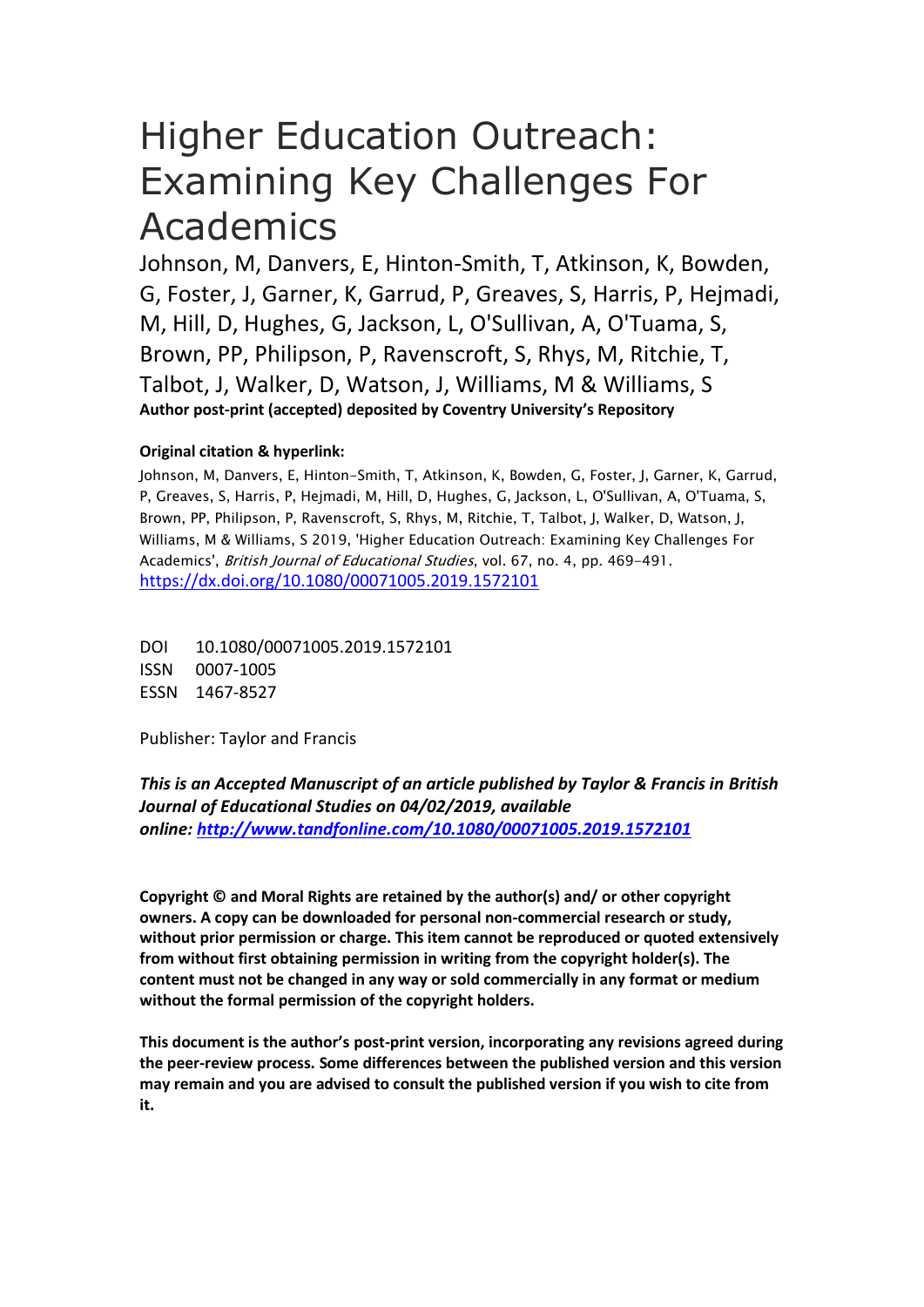# **HE Outreach: Guidance on Good Practice for Academics<sup>1</sup>**

The Association for Academic Outreach<sup>2</sup>

**Abstract:** How should academics engage in outreach? The need of academics to answer this question has become all the more pressing given increasing concern for Widening Participation, Employability and Impact in an era of austerity and £9,250 fees. While outreach professionals have access to a range of resources and support mechanisms by which to advance programmes, academics often face a series of profession-specific pressures that make engagement in outreach all the more complex at a time in which that engagement is needed more than ever. This article draws upon the experience of twenty five academics from eighteen different subject areas and eighteen institutions to present guidance for academics involved in outreach. This guidance covers such issues as: the formulation of programmes; funding; workload management; relationships with internal and external partners; the place of capacitybuilding; style and content of programmes; integration of outreach into curricula, and evaluation of programmes. The guidance offered is not all encompassing, but a series of reference points to be revised and updated over time.

# **Introduction**

1

A number of recent trends, notably the rise of £9,250 fees and the changing agendas of Research Councils and funding bodies, have brought into sharper focus the civic duties of HE institutions to engage in outreach (see Johnson and Mutton 2018). Historically, outreach has encompassed any number of different civic roles and activities (see Bowyer 1990; 1996) that serve to advance ideas and practices capable of fostering human well-being (Katula and Threnhauser, 1999, 249–250). Such civic roles have included not just the advancement of knowledge, but the fostering of critical cognitive capacities. At various different points in the history of the academy, outreach has been seen as an integral facet of institutions embedded culturally in communities. In that regard the 'Out' morpheme is, perhaps, a misnomer, insofar as, physically, activities may take place within the academy's walls. Wherever they take place,

<sup>&</sup>lt;sup>1</sup> This is an Author's Original Manuscript (AOM) of an article published by Taylor & Francis in British Journal of Educational Studies on day month year, available online: permanent DOI address.

<sup>2</sup> Contributors: Matthew Thomas Johnson (Corresponding Author), m.johnson@lancs.ac.uk, ORCID: 0000- 0002-9987-7050, Politics, Philosophy and Religion, Lancaster University, , County South, Lancaster University, LA1 4YL, +447886921377; Kate Atkinson, Trinity Laban Conservatoire of Music and Dance; Gareth Bowden, Politics, Philosophy and Religion, Lancaster University, Politics, Emily Danvers, Education, University of Sussex; John Foster, Politics, Philosophy and Religion, Lancaster University; Kristina Garner, Law School, University of East Anglia; Paul Garrud, School of Health Sciences, University of Nottingham; Sarah Greaves, School of Medicine, University of Nottingham; Patricia Harris, School of Health Sciences, University of East Anglia; Momna Hejmadi, Department of Biology and Biochemistry, University of Bath; Tamsin Hinton-Smith, Education, University of Sussex; David Hill, Faculty of Technology, University of Portsmouth; Gwen Hughes, Faculty of Medicine and Health Sciences, University of Nottingham; Louise Jackson, Trinity Laban Conservatoire of Music and Dance; Angela O'Sullivan, School of Applied Health Sciences, De Montfort University; Séamus Ó Tuama, Adult Continuing Education, University College Cork; Pilar Perez-Brown, Politics, Philosophy and Religion, Lancaster University; Pete Philipson, Mathematics, Physics and Electrical Engineering, Northumbria University; Simon Ravenscroft, Von Hugel Institute, University of Cambridge; Mirain Rhys, Cardiff School of Health Sciences, Cardiff University; Tom Ritchie, School of History, University of Kent; Jon Talbot, Centre for Work Related Studies, University of Chester; David Walker, School of Geography Politics and Sociology, Newcastle University; Jon Watson, Faculty of Arts, University of Brighton; Myfanwy Williams, Second Thoughts Philosophical Enquiry; Sharon Williams, Faculty of Health and Life Sciences, Coventry University.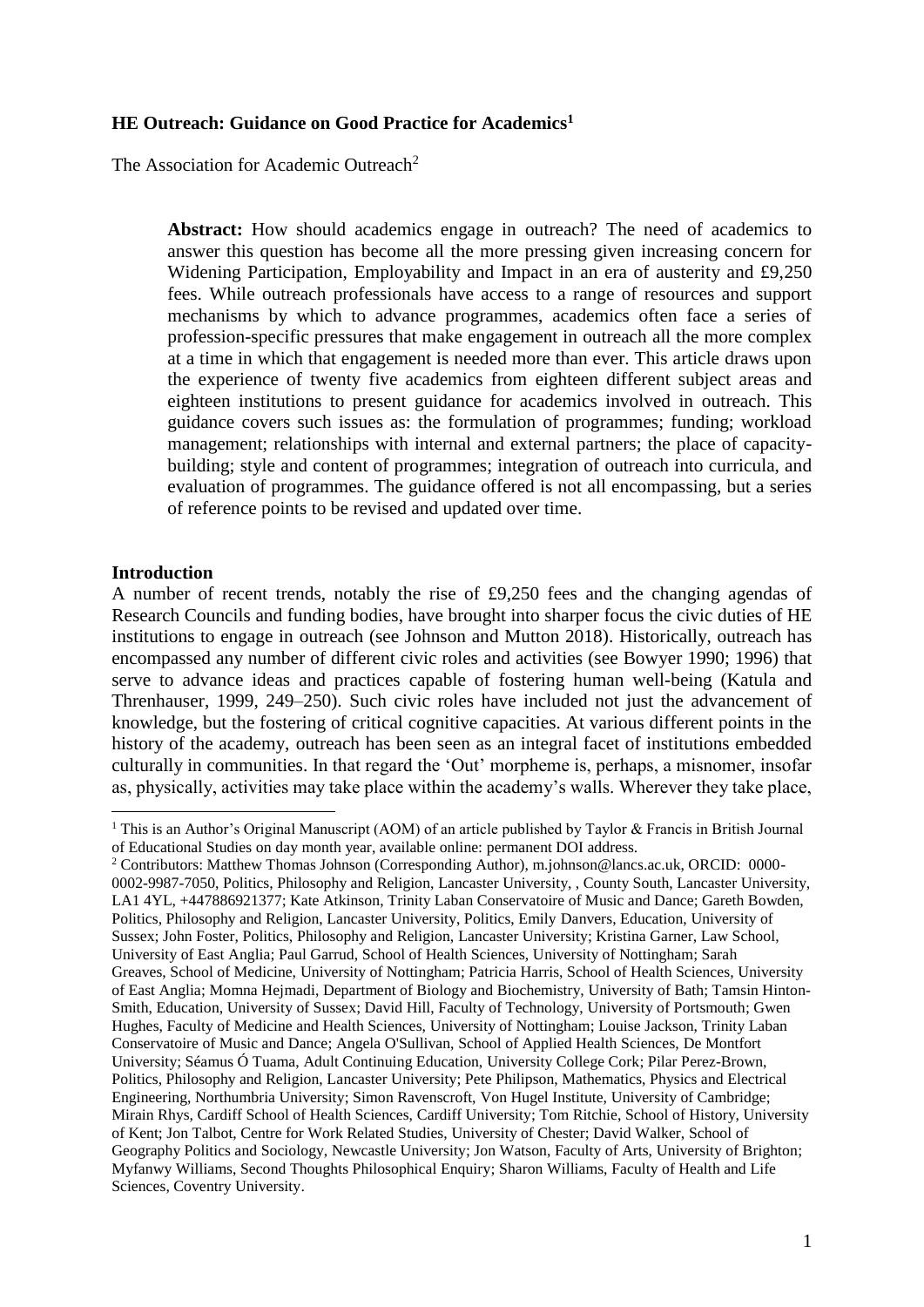there is consensus that those activities involve engagement with those whose lives *are* oriented outside its walls, such that they are neither academics nor HE students. Individuals and communities engaged through outreach are diverse and myriad and cannot clearly be defined independently of context.

However, in the contemporary UK (and particularly English and Welsh) context, it has increasingly been 'taken to apply to any activity that reaches out beyond higher education providers to engage with wider communities in order to raise HE awareness and aspirations' (Moore, Sanders and Higham 2013, iii). This has often been taken to denote the practice of Widening Participation (WP) – the duty of institutions to encourage participation of students from a range of groups identified by the Office for Fair Access – the Office for Students from April 2018 – as being under-represented and disadvantaged (see OFFA 2018a). As part of the present fees regime, universities charging over the basic full-time tuition fee of £6,165 are legally obliged to submit Access Agreements (until September 2019, at which point they become Access and Participation Plans) to the OfS demonstrating how they intend to spend 30% of additional fee income on WP measures. In effect, this stems directly from Government policy and a recognition that inequality in participation in Higher Education is unpalatable in an era of supposed meritocracy. Accordingly, fulfilment of this narrow duty for outreach is often grounded instrumentally in recruitment (see Harrison and Waller 2017, 81; Harris and Ridealgh 2016, 81; Johnson 2016), increasingly so in an era of marketisation that had previously been associated most clearly with U.S. contexts (see Long 2008, 20; UCU 2010) and competition between institutions and, even, departments fostered by the removal of caps on students (see Morgan 2016).

This has, clearly, changed Higher Education fundamentally (see The Economist 2017). This is evident in the shifting content of study, with increased focus on Employability and engagement with employers and the general public at the exit end of HE study as means of demonstrating value for money (see Harrison and Waller 2017). Here, too, outreach has become a site of innovation, providing work and civic experience for students as they approach graduation (see Newcastle University 2018; Lancaster University 2018c; 2018d). Similarly, outreach has provided opportunities for individual academics to integrate the Impact agenda into their work, including through participatory research (see Morton and Flemming 2012; Cook, et al. 2017), with research councils and the Research Excellence Framework (REF) increasingly concerned with the value of projects beyond academia (see, for example, AHRC 2018). Indeed, many different academics remain committed to Public Engagement (PE), through approaches such as citizen science, by virtue of commitment to intrinsic goods. In different ways, these agendas are placing pressure on academics in ways that may not have existed in the past. Indeed, interestingly, each of the WP, Employability and Impact agendas reflect deficit models, in which outreach is seen to be a means of overcoming fundamental deficits in value in HE, rather than as a core, intrinsic element of the academy itself. While they each constitute forms of outreach, outreach itself cannot be reduced to any or, indeed, the sum total of all of them – a fact apparent in any discussion with colleagues from outside the UK.

With that in mind, it is clear that UK academics, often in collaboration with nonacademic partners, are dealing with these context-specific challenges in different, subject- and discipline-specific ways. It is precisely this academic, subject- and discipline-specific content and focus that distinguishes such approaches from non-academic, non-subject-specific approaches associated with outreach programmes advanced from the university centre (see discussion of shifting administrative roles in Whitchurch 2006). Although steps have been taken by the Office for Fair Access (OFFA) to close the gap between academics and WP practitioners by training the latter in research and fostering WP as a subject both alongside and beyond Educational Research departments (see OFFA 2018b), non-academic approaches generally focus on finance and aspiration. While there are clear reference points for outreach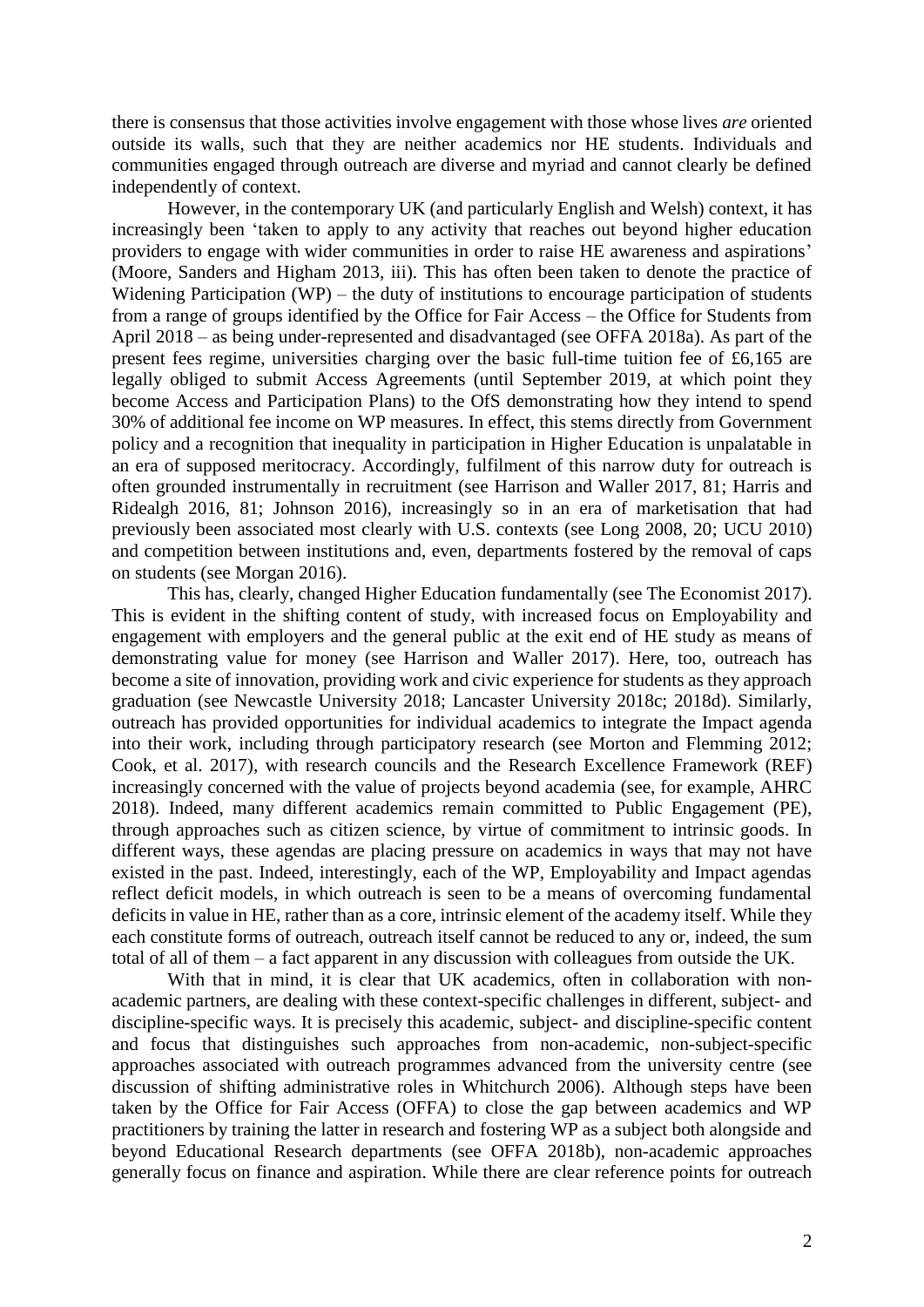professionals in developing, say, WP approaches (developed via OFFA guidance, as well as through WP professional networks and National Collaborative outreach Programme (NCOP) consortia, see Office for Students 2018; Dent et al. 2014), there is seldom guidance on good practice for academics, precisely because of divergences in motivation and content and, perhaps most importantly, because outreach seldom forms the central focus of professional life for someone appointed to a traditional academic position. Most outreach professionals are not academics and, given that outreach is often regarded as an administrative side-line (or distraction) for academics (see Johnson and Mutton 2018), the principles behind *academic* approaches to outreach are rarely disseminated, depriving colleagues of essential knowledge at a time in which many such endeavours, such *Radical Pedagogies* (see Hurley and Ritchie 2018), are in their experimental infancy. This is unfortunate, as academics can deliver, skilfully, the very subject- and discipline-specific content capable of engaging and interesting non-academic communities (see Clarke 2017; examples in Harris and Ridealgh 2016) in ways that non-subject-specific programmes may not. Indeed, as funded research opportunities become squeezed, forms of outreach represent avenues for academics to demonstrate genuine value of their work.

In what follows, we attempt to outline and advance guidance on a set of issues that affect forms of outreach. We work through illustration precisely because so much of our work in this area lacks accessible precedent. This is the culmination of a project involving twenty five academics from eighteen different subject areas and eighteen institutions. It has been developed across a number of iterations centring on a conference, 'HE outreach: Developing Guidelines on Good Practice', held at Lancaster University on 14<sup>th</sup> April 2018. In some cases, the guidance offered is qualified and contextualised, reflecting disagreement about how best to proceed given various contingencies at play. This reflects the way in which approaches to outreach are, in some ways, necessarily innovative and organic, constantly subject to revision as the moving parts of a career and a set of relationships forged through outreach shift. Where there is divergence, the guidance offered is grounded in approaches that have worked for colleagues. The guidance and illustration accompanies the associated collaborative website, (National Association for Academic outreach 2018), in which approaches to outreach are indexed, explained and linked and further explanation on funding and other consideration provided. We begin by defining outreach.

# **'Outreach' in a civic context**

The intellectual heritage of outreach is rich and has often been seen to be captured within Boyer (1990, 1996) notion of the 'scholarship of engagement'. This civic account holds that scholarship fulfils four key social roles: the scholarship of discovery through research; the scholarship of integration through situating ideas within broader contexts; the scholarship of sharing knowledge through dissemination beyond academia; and the application of knowledge, in which theory and practice interact reflexively informing one another in the process (Boyer 1996, 16; 19; 23; 23). Reflecting on contemporary discussions, Fitzgerald et al. (2016, 245) call for engagement scholarship to be made central to HE activity in order to 'contribute meaningfully to transformational change in society'. The means by which that change is achieved are necessarily diverse and complex and include, but cannot be limited to, a fostering of cognitive skills and expansion of institutional networks (see Granovetter 1973; 1983; Ó Tuama, Fitzgerald, Sandmann and Votruba 2017). While each of Boyer's roles relates to different social goods, he is clear that the cumulative value of academia must be advanced with concern for society as a whole: 'higher education must focus with special urgency on questions that affect profoundly the destiny of all' (Boyer 1996, 77). As we might expect, given the diversity of ends to which such a normative account might give rise, there are, of course, many sites of contact between academics and non-academic groups and communities. In this regard,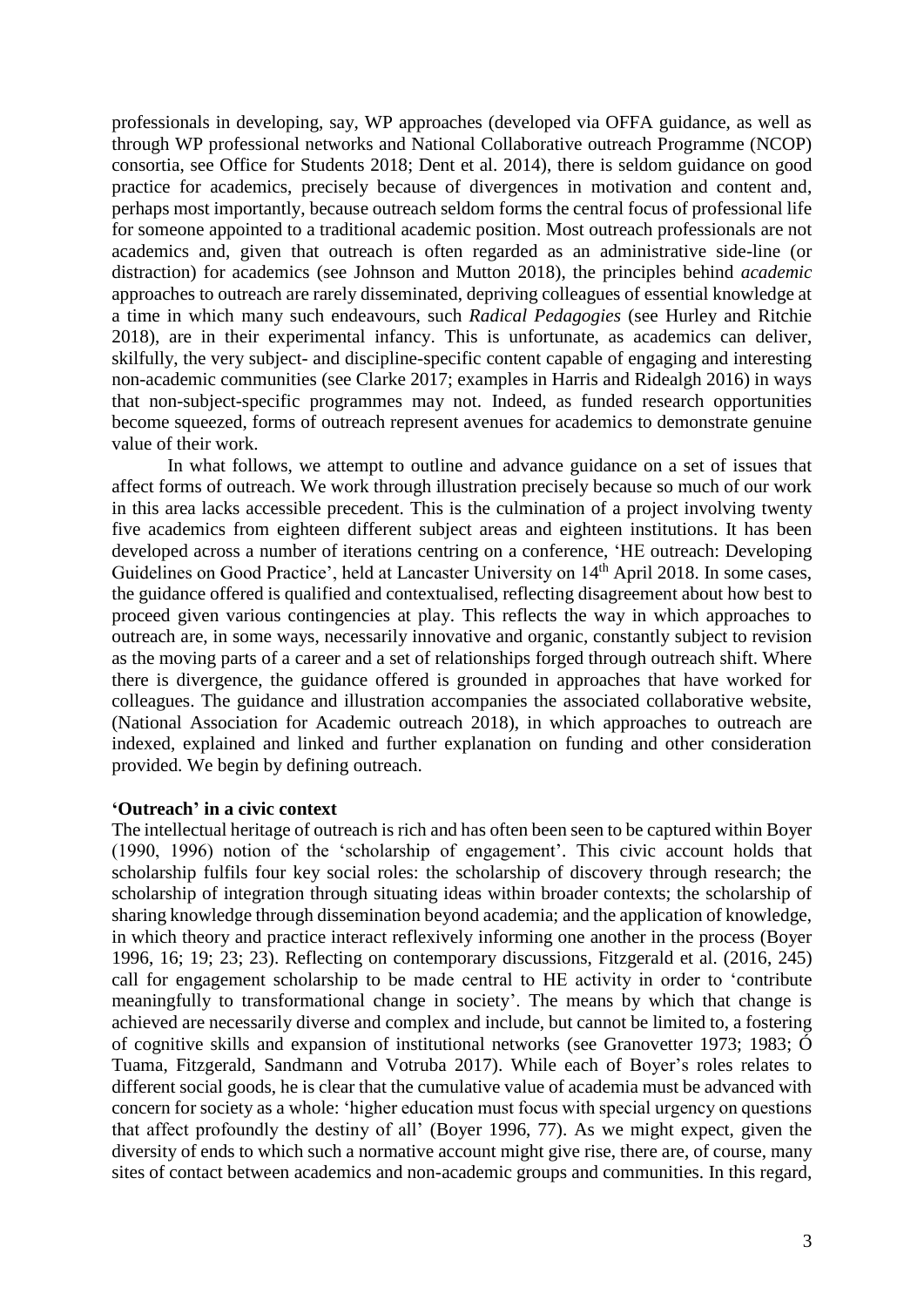the concept of 'outreach' is all encompassing, embodying a range of activities, engagements and relationships with non-academic communities.

Most clearly, academics are often engaged in research on and with specific groups, with an increasing shift away from the former to the latter (see Durose, Beebeejaun, Rees, Richardson and Richardson 2012) as intrinsic and instrumental concerns for impact and attendant ethical processes evolve (see Banks and Manners 2012, 8; McNicoll 1999, 56). There is already guidance relating to management of the more elaborate, participatory incarnations of research relationships that seek to dissolve distinctions between researcher and researched (Pain, Whitman and Milledge 2011, 4; Gallagher, et al. 2017). At the dissemination end of the research cycle, there is often concern for Public Engagement (PE), which is variously seen to include forms of Knowledge Exchange (KE) and capacity building. This form of outreach is increasingly a precondition of Research Council and funding body funding. The rise of Impact Case Studies as part of the REF mean that engagement is increasingly elaborate and substantive, with demonstrable transformative outcomes sought for a range of internal and external purposes. For example, while not solely due to REF considerations, institutions and individual academics themselves are making innovative use of public space through such projects as pop-up campuses that emerge from collaboration between a range of institutions and organisations to bring research findings, processes and outcomes to the general public (see OPAL 2018; Café Scientifique 2018; Paul and Motskin 2016). The outcomes of this form of outreach may range from cognitive development, to intersubjective change with regard to the development of relationships, to transformative change cumulatively (see Bassford, O'Sullivan, Crisp, et al. 2015) in terms of breaking down social and, indeed, spatial barriers to HE (see Lancaster University 2015; West and Pateman 2016).

Beyond research, perhaps the most substantive, long-standing site of outreach lies in Professional Networks of Practice (PNP) between academics and those in other roles. In many cases, such networks revolve around relationships between academic theorists and professional practitioners, but there are also contexts within which those from particular professions, such as law, enter academia and continue to sustain networks of practice. Such networks might effectively be distinguished by concern for civic matters from contracted forms of work, which relate much more clearly to enterprise, extra-curricular capitalisation on skills and commercial KE. In this respect, the defining feature of such forms of outreach is the symbiosis between the respective parties in advancing civic interests. In forms of substantive PE through PNPs, there is scope for the exchange of subject knowledge and pedagogical expertise with opportunities for practice and continuing advancement of practice knowledge. This is apparent through PNPs in planning that link academic activity at University of Chester (see 2018) with, among other organisations, Planning AID Wales (see 2018).

The bulk of guidance in this article relates to outreach grounded in WP and Employability. It is perhaps indicative of the shift away from intrinsic civic goods that both of these agendas have emerged centrally as a consequence of marketisation (see McCaig 2015), particularly via the removal of caps on student numbers and attendant performance indicators, such as attrition, degree outcomes and graduate employability, that inform student choices. These factors have fostered a series of, long predicted (UCU 2010), but increasingly evident, threats to the viability of institutions (Fazackerley 2017). Put simply, recruitment of undergraduate students is now, more than ever, the key determining factor in the health of departments, faculties and institutions. Indeed, this is leading to concern for Employability and engagement, during study, with external organisations to foster CV-enhancing skills and experiences among students, since recruitment depends increasingly upon the ability of prospective students to conceive study as a means of career progression.

As a consequence, ever more pressure is being placed on academics to engage in activity to increase recruitment and retention, often as part of the WP agenda. This has led WP,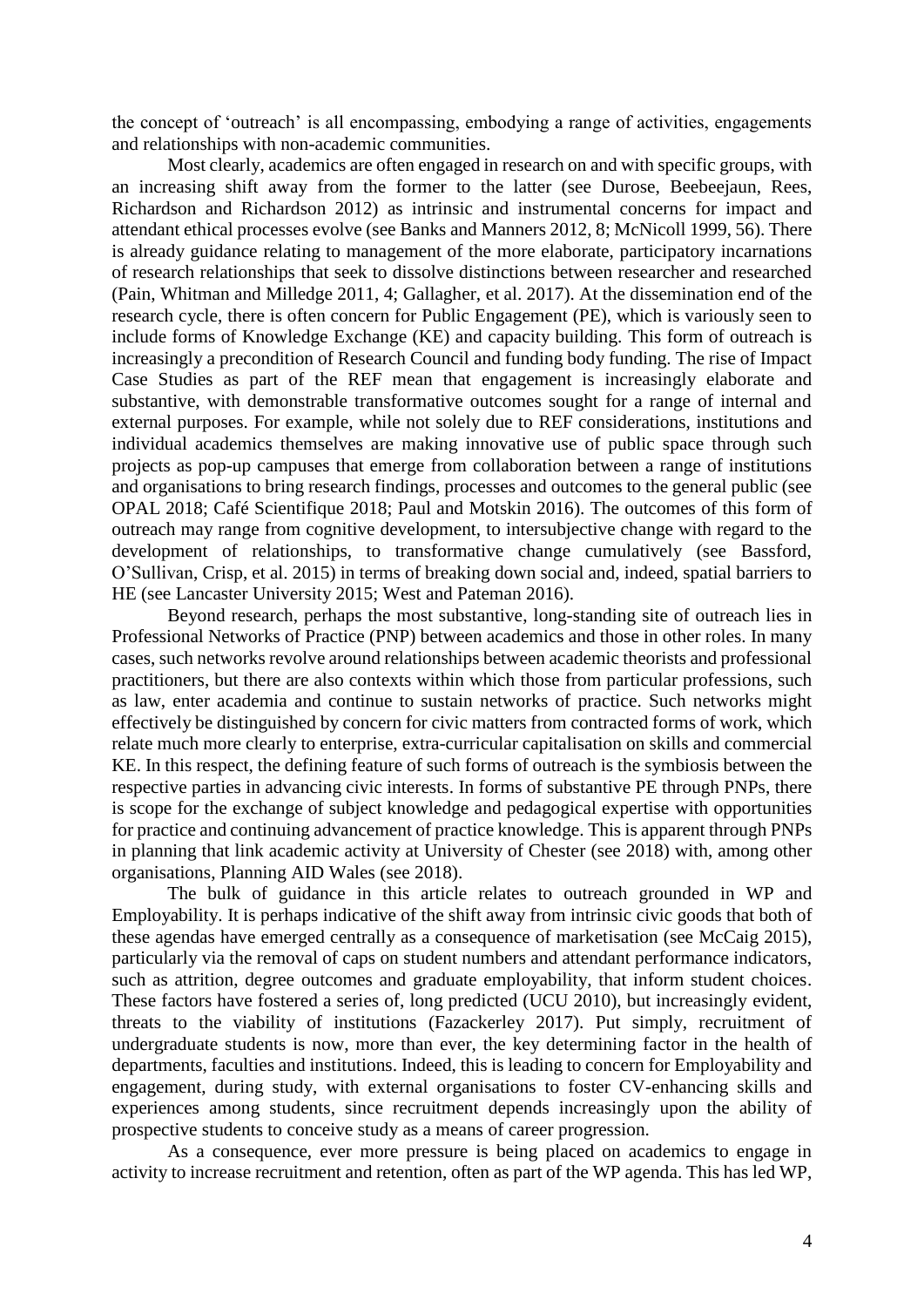at times, to be elided with outreach and, in turn, seen through the lens of recruitment. Indeed, central teams are sometimes grouped under the banner of 'recruitment' *and* 'outreach', which may lead to an attendant assumption that the two are interchangeable and that 'best practice' can be calculated on the basis of returns on investment. While WP is an example, along with KE, PE, PNP, Employability, and other instances of engagement with non-academic communities, of outreach, outreach, itself, simply cannot conceptually be reduced to WP and WP *ought* not to be reduced to recruitment. Indeed, given the civic concerns historically associated with outreach, there are good reasons politically and professionally to resist that slide. However, in this UK context, it is essential that academics understand the elision, not least because funding sources relating to outreach may exclusively and implicitly be reserved for WP or recruitment activities – a reservation overseas colleagues may find confusing. Accordingly, the language of outreach is in flux, but it is important that academics understand that, while government policy has a particular impact on its conceptualisation, that conceptualisation is liable to shift. With that caveat, how can academics manage responsibilities for outreach?

# **The aims and objectives of outreach**

Given these, often chaotic, transformations and given the imperative of outreach in general, the aims of outreach may seem secondary to the act of outreach itself. However, it is essential to determine, often through collaboration with academic colleagues, the specific aims and objectives of outreach at the very outset of a project. This requires identifying, in the first instance, the specific needs that motivate outreach. It is then necessary to consider: the groups or individuals most in need of, or most receptive to, outreach; the particular features of those groups or individuals that make it possible to forge a relationship; the obstacles, including resources, geographical location and perspectives on academic research, that they face in being able to engage effectively with a project; the human and material resources available in order to advance any course of action; the place of outreach within workloads and its impact on career development, and the prospective value of the host institution itself to those outside its walls. Each of these considerations helps to shape the particular practical objectives to be pursued in order to achieve the specific aim of outreach.

While the need for planning might seem obvious, projects do fail by virtue of insufficient consideration of such questions. Determining answers to those questions at the outset mitigates the possibility of a project's impracticality or, perhaps most importantly, unattractive to target audiences. Common problems include: information or advertising not reaching intended audiences; events in particular sites, such as university campuses, proving intimidating for some groups; costs of travel to other venues being prohibitively expensive, and timing interfering with school scheduling or work and/or family commitments. In particular, schools and colleges also have limitations on the numbers of hours or days students can be 'off-site' and lengthy and cumbersome compliance procedures for such excursions that require consent of parents and senior management. A clear plan can address these obstacles, and others such as promotion and participant recruitment, and identify the necessary lead time for any given event. In the case of schools or colleges, the longer the notice period the better: it is best to be able to present a programme of events at the beginning of the academic year or, at the very least, half a term in advance of an event. The need for specificity in design is apparent in citizen science work, which involves PE in a range of settings, from shopping centres to science festivals or from the Glastonbury Music Festival to the Chelsea Flower Show (see OPAL 2018). Each of these engagements requires significantly different frameworks in order to cater for the demographics and interests of the audience (see West and Pateman 2016). There is, clearly, no 'general public' to reach across the examples but, rather, a series of particular 'publics' that can only be reached in different, particular ways. By developing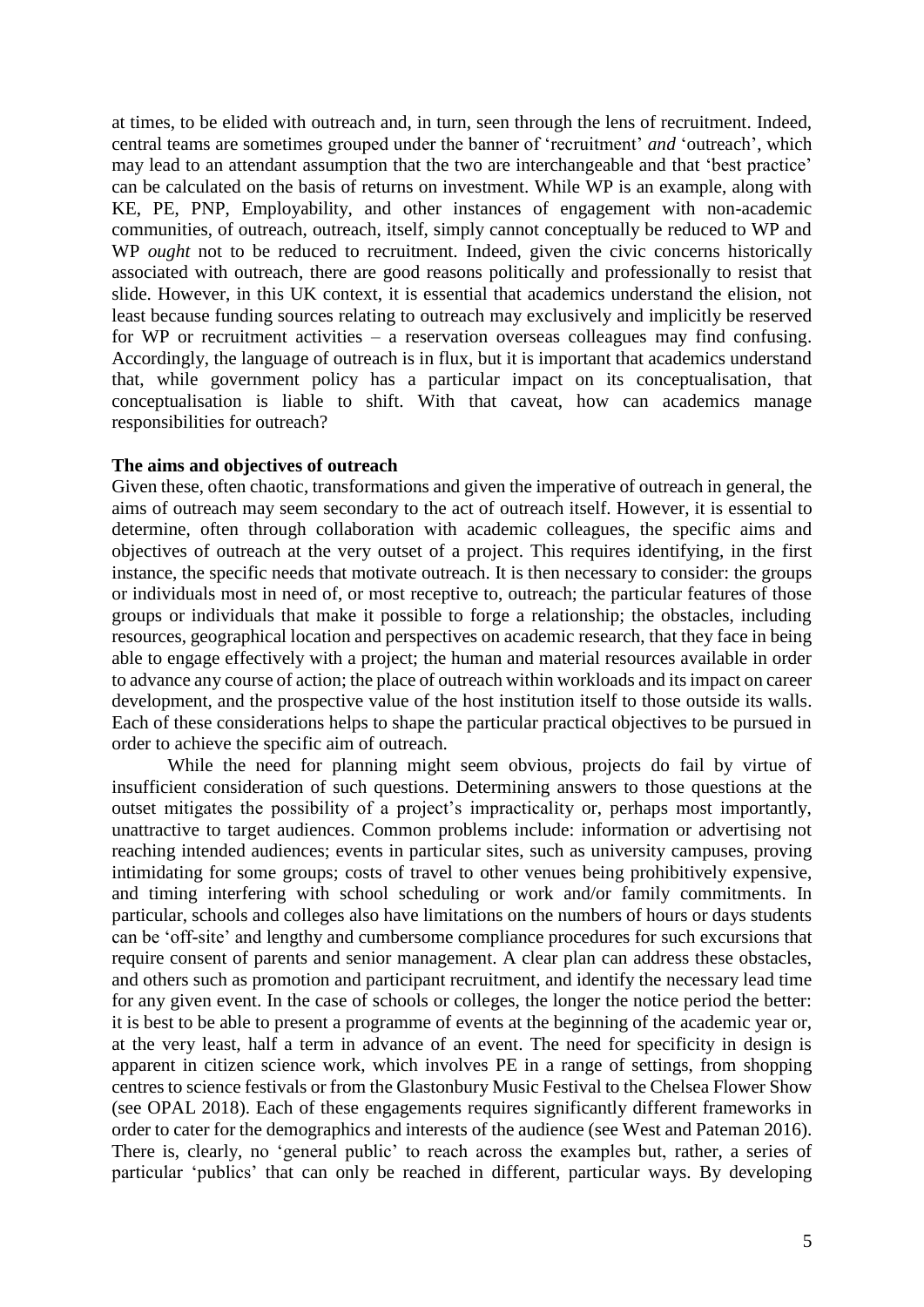particular approaches to each engagement, the possibility of failure is reduced and the likelihood funding over the lifetime of a project increased, since funders are more likely to support approaches that take seriously the need for consideration of audiences, not least because those projects will be more able to collect and draw evaluative conclusions on relevant data (see Reed et al. 2018). In general, it is essential that steps are taken to refer back to aims and objectives throughout the project, first to ensure that the goals of the project are upheld, but also to enable considered revision through evaluation where needed.

# **Funding**

There are many different sources of funding for outreach, ranging from *ad hoc* departmental or faculty funds for research-, Impact-, WP- or recruitment-related activities, to universitywide OFFA allocated funds/OfS countable spend and Knowledge Exchange programmes to national Research Councils (AHRC, BBSRC, EPSRC, ESRC, MRC, NERC, STFC) to funding bodies (PS, RSC, RSB) and to professional bodies and charities related to the subject ( IoP, RAEng, Wellcome Trust). Those funds relating specifically to research and KE can be expected, more often than not, to be competitively awarded and grounded in concern for academic excellence. Those funds relating to WP and generic recruitment may more often tend towards allocation on the basis of departmental need or demonstrable prior success in terms of recruitment and retention-based interventions, for reasons of financial imperatives outlined above (see also Johnson and Mutton 2018, 136-137). Appreciating the distinction between the two criteria of evaluation can save considerable effort in developing applications, since the latter may depend more on recognition of a shortfall in student numbers or types of students than assertion of the academic excellence of the proposal. It is also essential to understand that, in a contemporary UK context, funds for 'outreach', whether internal or external through NCOP and similar organisations, often refer to WP-related activities, whereas other forms of outreach are generally supported through funds for KE or PE. In either instance, however, there is good reason to expect funding to be allocated predominantly to programmes that demonstrate potential for sustainable and incremental impact, rather than *ad hoc* individual activities, even when those activities might have some demonstrable impact and require relatively small investments in materials and equipment. This is, in part, because longer-term projects generally represent investments that attract buy-in from partners and increase, in cases of internal sources of funding, chances of external funding. As with much outreach work, funding that reflects and supports a research career is both more attractive for applicants, since the funding itself and resulting impact can be articulated in ways conducive, say, to REF Impact Case Studies (see Harris and Ridealgh 2016, 80), and for funders, since it increases the likelihood of academics devoting necessary energies towards completion of projects. The more long-term the focus, the greater the chances of securing additional funding for either related or follow-on activities.

# **The place of outreach within academic workloads**

At some institutions, outreach is viewed as an essential part of a portfolio of academic work and is evaluated within promotions frameworks, often under the category of 'Citizenship and Leadership' or, even, 'Teaching'. Indeed, at some institutions, even successful researchers can be denied promotion on the basis of a dearth of such citizenship contributions. In some other instances, however, outreach work is not recognised as part of an academic's workload. Even if it is, the allocation may not be sufficient to enable fulfilment of responsibilities without impinging upon the research work that is more likely to lead to career development and advancement (see discussion in Harris and Ridealgh 2016, 81). In part, this is because departments often operate with an outdated understanding of outreach as *ad hoc* delivery of guest lectures to Sixth Form students or other non-academic parties. This form of outreach is often regarded as being part of collegial 'Good Citizenship' within an institution and can, in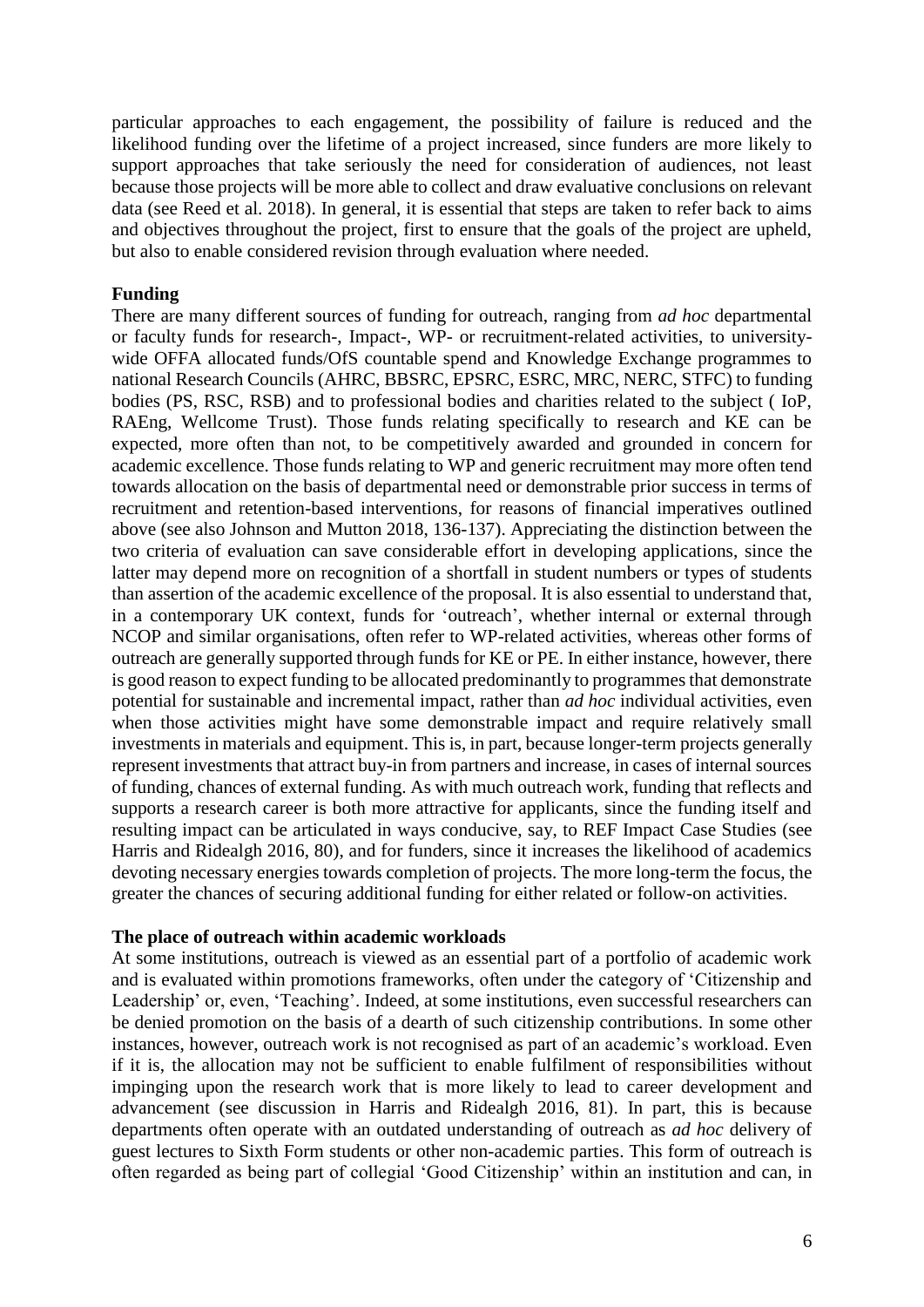fact, be a good entry point for such activity (see Watson 2018). However, the activities and programmes needed to make a significant impact often require much more active and innovative engagement. Even administering the most basic of talks is a time-consuming task, since relationships with schools facing their own sector-specific pressures need to be nurtured. Leading programmes, which involves such activities as recruiting students or other participants, ensuring enhanced DBS checks are processed, scheduling events, developing and organising materials, completing health and safety risk assessment forms and delivering training to participants, can be even more complicated than convening undergraduate modules, such is the complexity of work with those outside the university.

Demonstrating this to colleagues and, especially, Heads of Department, can prove difficult. In this respect, it is valuable to record the amount of time spent on particular tasks, compiling, in the first instance, the products of outreach, such that a coherent, cogent case can be made for recognition of efforts. In various instances, outreach activities can be integrated into workload models quite effectively. For example, as part of its OFFA Access Agreement, the University of East Anglia created one academic post per faculty with an administrative workload allocation focused solely 'on the development, coordination and delivery of [WP] outreach activities and establishment of strategy within their faculty' (Harris and Ridealgh 2016, 74). The percentage of workload allocated will necessarily depend upon such factors as: the extent to which departments recognise the need for coherent programmes of outreach; the scale of recruitment pressures; the relative weighting of other administrative workload allocations (and the relationship of activities to admissions roles), and the full investment in time needed to ensure that a programme fulfils its intended function. It must be recognised that some institutions may respond to decreased recruitment with reduced workload allocations. Regardless of the ways in which departments organise, calculate and recognise workload, there are good reasons for departments to create roles that formalise outreach, whether in terms of WP, recruitment, Employability or PE, as a legitimate and valuable activity for academics.

# **Means of managing workloads**

While valuable, outreach bears a high opportunity cost. As such, whether recognised in workloads or not, there are good reasons for academics to manage and make efficient engagement in outreach.

# *Avoiding duplication*

The key means of managing workload individually is by avoiding duplication of activity and sustenance of networks, such that up-front investments turn into sustainable programmes of engagement. There are examples throughout this article, and the associated website, that indicate successful courses of action to deal with particular issues. Drawing upon and recognising those precedents can ensure, without sliding into plagiarism, that academics avoid reinventing wheels. It may be that, beyond avoidance of duplication, there is scope for colleagues within a single institution to participate in a multidisciplinary programme that reduce costs involved in establishing external partnerships by respective departments, while maximising the value of outreach for the respective partners. This is apparent in Bassford, O'Sullivan, Crisp, et al.'s (2015) work on Crime Scene Investigations at De Montfort, and University of Portsmouth's (Hill and Mulhall 2017) gSTEM programme in primary schools, in which colleagues from a range of disciplines each contribute to a single programme of engagement, leading to outcomes enhanced by the multidisciplinarity (see also, Harris and Ridealgh 2016, 75).

# *Targeting effectively*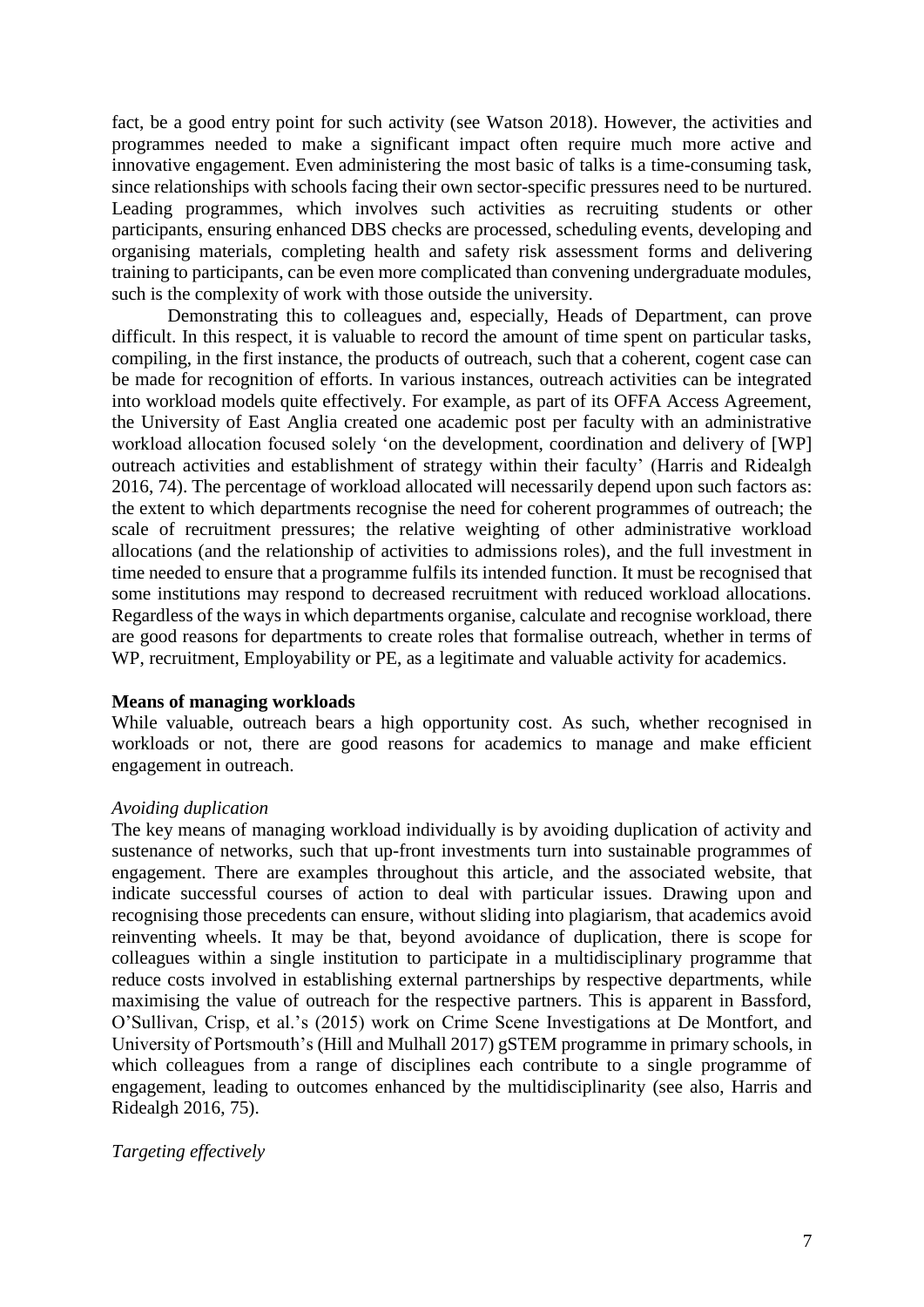Avoiding duplication must be complemented by avoiding activities that fail to reach target audiences. To achieve this, it is essential that the criteria by which a target audience is identified are clear and coherent. For example, there are serious challenges, with regard to WP and recruitment, in balancing investments between, say, schools that already send many students to university and those that send few. While there are 'easy wins' in competing for the existing pool, this does not widen access overall (see Harrison and Waller 2017, 81). Indeed, there are good reasons to believe that the criteria deployed by specific institutions to identify WP students may actually replicate inequalities in access (Rainford 2017). As such, there are very good intrinsic, civic reasons to target schools that receive little or no input at present. Indeed, OFFA's (2017) top strategic priority in 2018 – increasing attainment – recognised that attainment at HE stems from higher attainment in school, while the Scottish Government upholds such thinking as a central pillar of its WP funding guidelines for Scottish universities (see Commissioner for Fair Access 2017). In thinking about WP, to manage those obligations, there is generally scope for using data derived from national mapping, either through university-specific OFFA target schools or other sector-wide projects, that identify 'cold spots' or underrepresented demographics or areas (see Wass 2016; Social Mobility Commission 2017). Targeting effectively requires collaboration with those at departmental, faculty or university level with access to the relevant data and examination of national mapping, where this exists. Value commitments may lead towards programmes that are sub-optimal in terms of data, but more efficient and focused in advancing those values than they would otherwise have been.

It should be recognised that the more expansive and intensive the activity, the more important the precision in targeting must be in order to avoid onerous long-term commitments that undermine fulfilment of other responsibilities. This is especially true of instances in which outreach programmes engage with individuals as, for example, prospective HE students, rather than individuals embedded within institutions, such as teachers in schools, since the latter offer the benefit of refining engagement in response to the specific needs of projects. In one respect, the consequence of targeting can be as straightforward and flexible as ring-fencing proportions of places within a programme, such as a summer school. For example, Lancaster's 'New Political Minds' summer school reserves 50% of the 32 places for WP students (Johnson 2018). In another respect, it can lead to complex, but essential, processes that facilitate contact with remote and distant groups in order to create, often through electronic means such as web chats, contact with and pathways to HE and beyond (see I'm a Medic 2018; see separate processes in in2science 2018; Harris and Ridealgh 2016).

#### *Making sensible, up-front investments that forge relationships*

Beyond this, it may be that more ambitious projects that require significant up-front investment are more sustainable in the long-term. Perhaps the clearest reason for this is that outreach rests upon networks of relationships which, once made, can facilitate, support and, in time, lead forms of outreach to outcomes that less ambitious projects that depend upon *ad hoc* activity may lack. In part, this is because good forms of outreach serve to foster KE with partners to such an extent that constituent parts of programmes enable partners to participate in, lead and revise activities as needs and interests emerge. This is often the case in school-based activities, in which teachers come to be able to co-deliver and lead activities, such as role plays (see Johnson, et al. 2016), and to disseminate programmes and expand networks over time. Having partners that trust and appreciate the specific form of outreach, means that programmes can expand incrementally and exponentially as recognition spreads. In effect, while fluidity in employment and identity of post-holders should be expected, sustaining relationships means reducing the number of unpredictable moving parts within a programme, reducing timeinvestment and increasing the value of the time that is invested.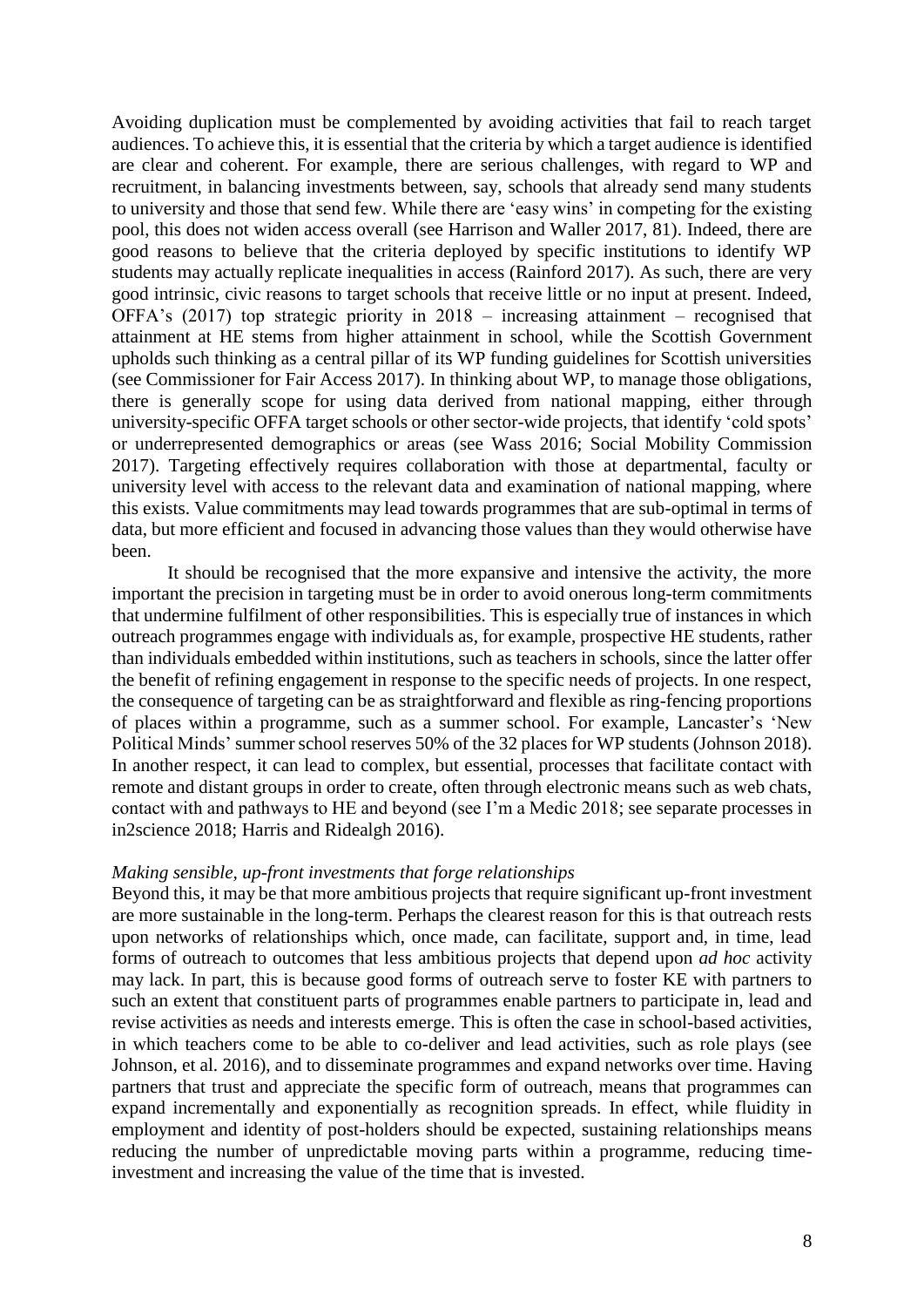#### *Securing administrative support*

It may be that such investment in the advancement of relationships is not viable given a particular workload or timeframe. Increasingly, departmental administrative support is allocated to outreach activities. It may be that administrators can assist in the process of contacting and securing relationships. However, where there is no such support, it may be possible to create paid or unpaid internship positions for undergraduate or postgraduate students that provide administrative and outreach experience in return for assistance in administration. This can create pathways into careers, as we will outline later.

## *Support from central teams*

Beyond time constraints, academics may often lack the experience to engage effectively in outreach. Institutions are, increasingly, committed to the provision of designated, largely nonacademic, outreach teams, often badged under the remit of Widening Participation, which may sit in a broader Admissions and Recruitment team concerned with recruitment more broadly. These teams may include student ambassadors to facilitate certain activities, including, in the main, non-subject-specific talks and summer schools. Those teams may have significant experience in leading programmes and have existing relationships with partners around which activities can be organised. Indeed, institutions may have designated outreach leads at departmental, faculty or university level, each responsible for supporting and facilitating academic engagement with particular sections. There is the potential, within such teams, among other things, for production of non-academic, non-subject-specific materials, organisation of risk assessments, DBS clearances, delivery of training to students engaged in programmes and dissemination of programmes and activities through newsletters to contact teachers in schools and university events calendars. Where universities have ITE (Information Technology Equipment) provision, there will generally be a school placements manager who may be able to help in identifying appropriate departmental contacts with schools, which can be more effective than going through a school's administrative team. Additional support may exist in Marketing and Press Office centres, which may assist in producing materials and marketing activities more broadly. More substantively, it may be that central university teams have programmes, such as Research in a Box at Lancaster University (see Johnson et al., 2016; 2017), that are already funded, but require subject-specific academic input in order to function.

All of these activities require significant effort in terms of nurturing networks (see Dent et al., 2014, 8), but it may be that that investment increases chances of successful overall outcomes and of efforts being recognised by the university centre. Beyond instrumental concerns, the nurturing and sustaining those networks will inevitably feature as a responsibility of academics whose administrative roles centre upon outreach.

#### **Nurturing relationships**

#### *Understanding points of tension in academic/professional relationship*

Although collaboration between academics and outreach professionals is *prima facie* valuable for both parties, there are common points of tension that arise across the sector. Academics often report a lack of support from central teams in advancing activities and programmes, when they feel that those activities and programmes are directed toward ends, such as recruitment, that are in the institution's interest. Conversely, outreach professionals often report a perceived hierarchy in relationships with academics, particularly when developing academic programmes of study, in which they feel reduced to an advisory capacity that fails fully to recognise their professional knowledge and understanding. In part, this is because of the wholly contrasting terms of employment and workloads of the respective parties. Academics on full-time contracts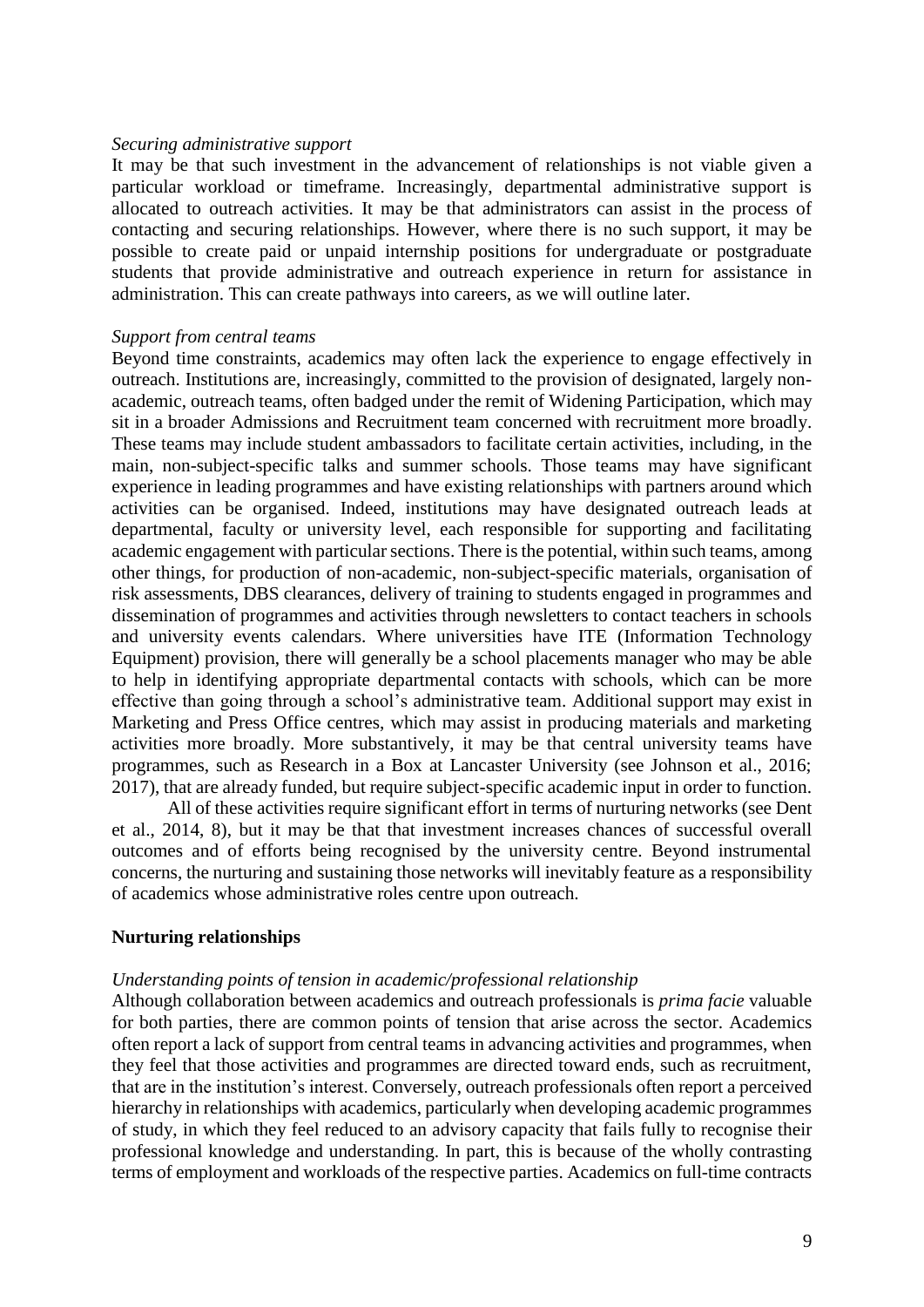(with the exception of those on teaching only contracts) generally have research foci, workloads attendant to that research, as well as teaching and administration, departmental responsibilities in terms of the benefit of outreach, and traditionally, though decreasingly, indefinite contracts. In contrast, outreach professionals have a clear focus on outreach activities, are evaluated in terms of largely non-departmental outcomes and have a mixture of fixed-term and ongoing contracts that are often dependent upon receipt of internal recognition and funding for their existence (see Johnson and Mutton 2018). Indeed, outreach professionals may have tight circumscriptions over the type and nature of projects they can support, particularly with regard to target groups and forms of evaluation. This necessarily creates conflicts in terms of foci, agendas and weighting of activities within workloads. Public choice concerns for budget maximisation need not be adopted fully to recognise that there are incentives for different programmes and courses of action (Niskanen 1968; 1971). At the very least, while academic concerns often lie more with the well-being of departments, central teams' concerns lie more with centralised programmes and university-wide outcomes. This tension can lead to anxiety about academic departmental activities being expressed in terms of concern for 'branding' or 'cohesion' with partners or prospective partners.

# *Dealing with points of contention in relationships with outreach professionals*

All of these divergent concerns create potential for mutual misunderstanding and pose obstacles to effective collaboration. As such, part of Dent et al.'s (2014) nurturing of networks in this context must surely include attempting to find forms of mutual understanding, including through translation where necessary, and patterns of working that make the most of the various strengths of the different actors. This is especially important in those instances in which academic researchers and outreach professionals actually approach the same issues with the similar agendas, but very different languages and strategies. This need for translation is illustrated by the way in which concepts such as 'resilience' can be understood entirely differently by the two parties. In one sense, the cultural work needed to foster symbiotic collaboration is imperilled by the short-term goals and means of evaluation imposed on respective parties. However, the need for such work by academics remains, not least because of the instrumental need to demonstrate impact by the closing the research-practice loop.

Clearly, it is possible to identify a number of essential reasons for outreach professionals to take the lead in fostering mutual understanding, not least because of the relative importance of outreach within their roles, but, for academics, there are good reasons, in seeking to nurture relationships, to advance overviews of working modes, priorities and perspectives to at least allow professionals to understand the various different prospective points of tension in a relationship. At the University of Sussex, there has been a concerted effort by academics, University WP teams and wider WP practitioners to close this loop through close, ongoing collaborative work. This has included secondment of three academics from the Education department (Louise Gazeley, Tamsin Hinton-Smith and Emily Danvers) to WP teams in order to foster relationship building and collaborative knowledge sharing, WP practitioners studying towards PGT qualifications and co-researching and co-authoring between different stakeholders (Gazeley, et al. 2018). This is now forming the basis of a REF Impact Case Study. At the University of East Anglia, the designated academic WP roles ensured that post holders were 'able to act as intermediaries between their home faculties and the wider central administration, bridging the gap between the two and managing expectations on both sides' (Harris and Ridealgh 2016, 76). Similarly, the Universities of Portsmouth, Southampton and Brighton employ academics with a defined workload allocation for outreach for the same reason. This indicates the importance of academics being granted responsibility for shaping relationships.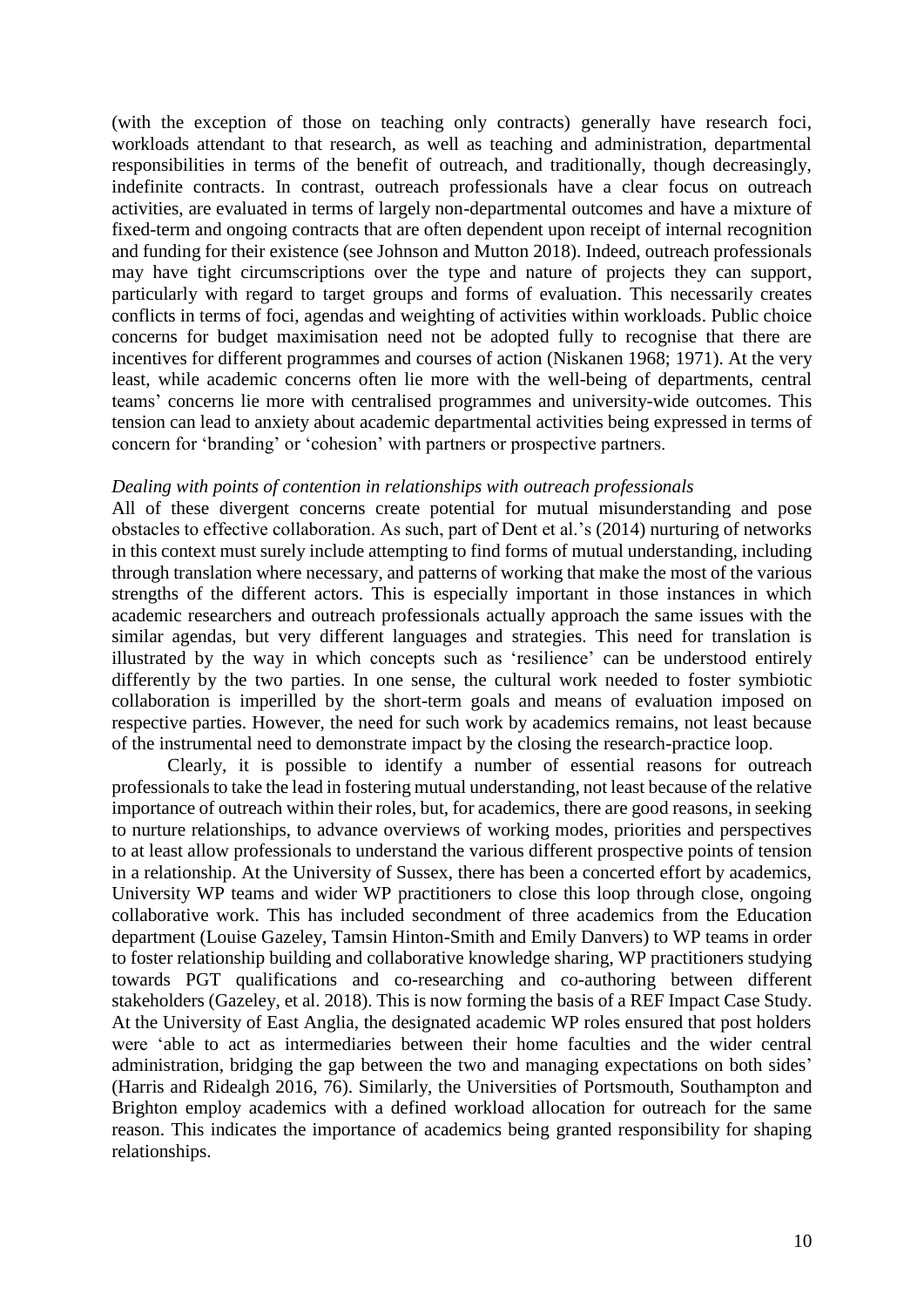In one sense, just as efforts are being made to close the research-practice gap by training outreach professionals in academic skills, academics are also having to develop an unprecedented array of non-academic skills. Where academics have limited support, it may be worth acknowledging that more effort may be exhausted by seeking support than by completing tasks individually. Indeed, academics are already producing materials to a high standard (see, for example, Rhys 2018) and presenting resources publicly in ways that were previously restricted to module reading lists (see, for example, Watson 2018). It is highly likely that, if no support is available centrally, that other academic colleagues, perhaps from other departments, have developed outreach materials.

More broadly, there is value in academics' asserting responsibility for and leading on outreach both in terms of articulating clear intrinsic, civic goods, but also shaping subjectspecific approaches that serve people's interests well. This need not mean criticising individuals within outreach teams, since there ought to be awareness of hierarchies or perceived hierarchies within relationships. However, there can be criticism of approaches in general, particularly where approaches slide wholly into instrumental, marketing-based commitments that regard academic, subject-specific content as an afterthought. This can all be viewed as part of good academic citizenship.

Finally, anecdotally, academics engaged in outreach report additional cultural capital being granted to academics over outreach professionals, such that it may often be easier for academics to establish relationships with non-academic partners. This, again, highlights both the potential for perceived or real hierarchies and misunderstanding about one another's capacities and the prospective pragmatic value of academics taking initiative to forge external relationships.

### *Collaboration between universities*

Marketisation and competition between universities presents a clear obstacle for collaboration between universities. While there are various forms of, sometimes precarious, co-operation between universities, such as through STEM, Doctoral Training Consortia, the Russell Group or the N8 Research Group, collaboration on outreach presents challenges insofar as recruitment, funding and even sites of impact are often, understandably, contested in terms of zero-sum competition (see discussion in Harrison and Waller 2017; Rainford 2017). However, there may be specific forms and sites of collaboration that side-step competition. For example, the Universities of Nottingham and Leicester have collaborated with a communications company, Gallomanor Ltd, to enhance recruitment to medicine in Lincolnshire – a significant 'cold spot' for access to the profession. This work stems from recognition of the gap between demand and supply of primary healthcare practitioners and the likelihood, acknowledged within NHS England's sustainability and transformation plans, that it will grow more acute. Wass's (2016) report, *By choice not by chance*, identified raising early awareness and interest of children in secondary education as one component in a multi-pronged approach to the training of GPs. To address this, the universities used funding from Health Education England to create an interactive website – I'm a Medic  $(2018)$  – to support online webchats between school children and panels of primary care practitioners. Three 2-week events were run that engaged 42 WP schools and over 700 young people in years 9-12 across East Midlands. Practitioners taking part included established GP partners, GP trainees, practice nurses, practice managers and healthcare assistants. Without that collaboration between the universities to achieve scale, and the assistance of professional communications services, it may not have been possible to engage pupils in areas of low levels of progression to healthcare careers. One key facilitating reason for the success of the approach may lie in the two institutions having a shared non-zero-sum interest in attracting students from an otherwise under-represented area and a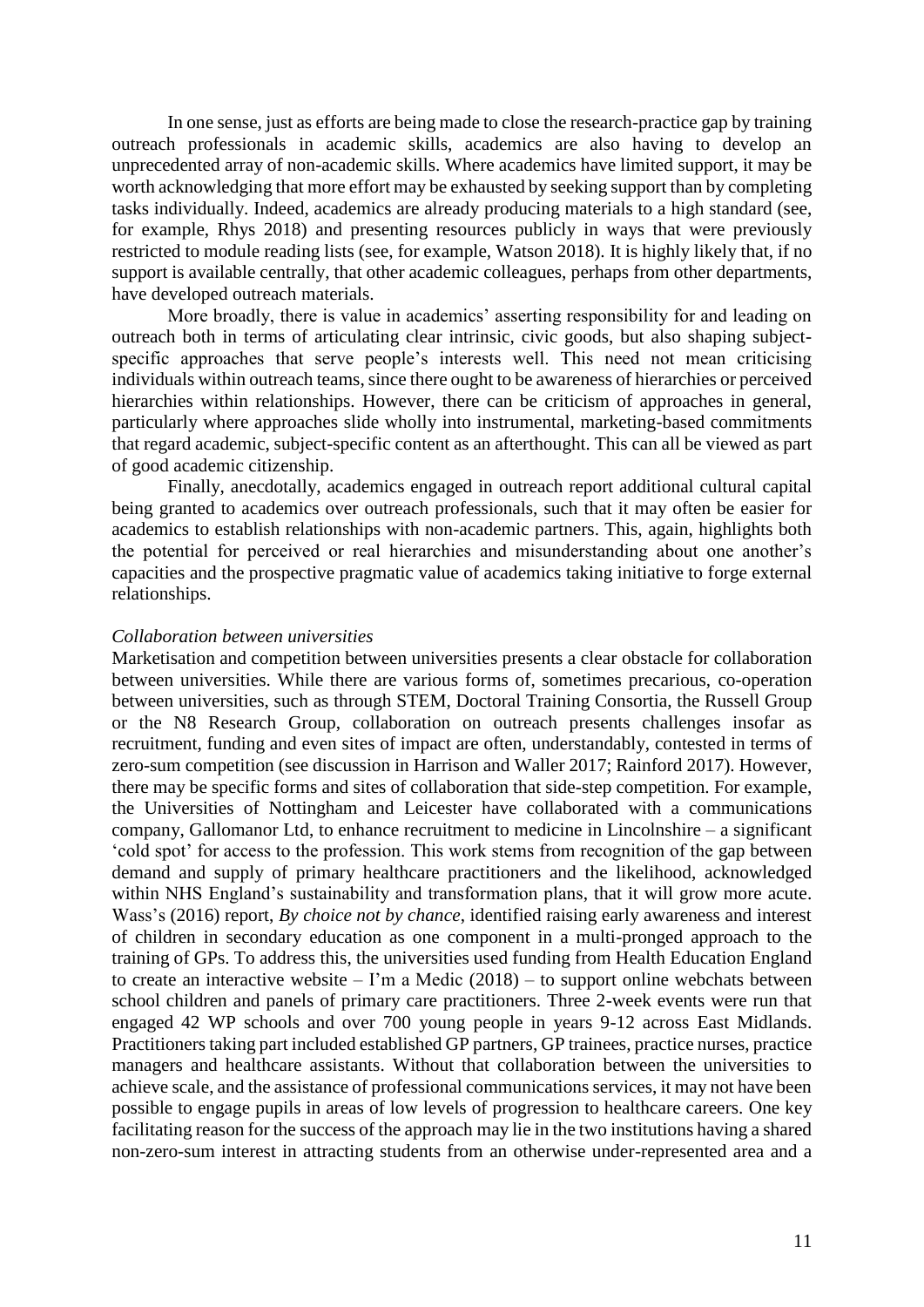shared professional interest in fostering pathways to practice for reasons of civic, sectoral responsibility

A similar concern for scale is evident in localised WP programmes in Sussex (Sussex Learning Network 2018a), in which attempts have been made to model close collaboration between the three Universities, Schools, Colleges and Community organisations. In the spirit of participatory methods, central to the local approach is enabling partners to self-identify the direction of activities as the experts with their own user groups. Development of collaborative partnerships across research and practice has resulted in joint authored publications produced from a range of perspectives that offer more insight than academic or practitioner work alone (Gazely, et al. 2018). This all reflects the possibility and value of inter-university collaboration.

By virtue of the possibility of inter-university collaboration, there is good reason to 'log' outreach activity institutionally in case it fulfils such objectives.

# *Collaboration with schools*

Perhaps the most prominent partners for outreach activities today are the schools and colleges from which students are drawn. While schools have a necessary interest in fostering pathways to Higher Education, not least by virtue of competition between Sixth Forms for students, the institutions themselves and teachers, in particular, face a number of serious constraints on their ability to engage in activities that are largely extra-curricular. Increase in quantity and intricacy of assessments, expansion of assessment culture, risk aversion with regard to engagement with external organisations and periodic reorganisation of institutions all mean that teachers are less able than they have been to engage in outreach programmes precisely at a time in which academics need to engage most. In order to minimise frustration, outreach engagement with schools has to be understood sympathetically within that context. Indeed, there are means of maximising the success of relationships with schools.

In the first instance, programmes may stand a greater chance of being supported by schools if they link with the National Curriculum (see Department for Education 2014) and Schemes of Work (see, for example, Historical Association 2018) to ensure that teachers value the activities as more than mere opportunities to raise aspirations. Although that link is not always straightforward – for example, there are six Geography specifications, with choices within them, and few themes that cross over –, understanding that, fundamentally, teachers have a central interest in ensuring that their students succeed within their existing courses of study means that there are ways in which content can be tailored and supplemented with academic expertise to ensure attractiveness. Conversely, some programmes operate precisely in order to supplement or to challenge deficits within the curriculum, as in the case of Second Thoughts Philosophy (2018), which seeks to foster critical, philosophical thinking in ways currently inhibited in schools through a combination of the curriculum, teaching, disciplining and testing. Beyond individual subject areas, there are agendas, such as Prevent (Department for Education 2015), that have to be addressed by schools in order to fulfil broader obligations. This is not to say that outreach in schools to promote goods, such as adoption by children of philosophically-informed analyses (see Second Thoughts Philosophy 2018), is unfeasible – simply that it may require additional justification to teachers.

Effective forms of outreach with schools ought to lead to sustainable, long-term relationships with individual teachers or groups of teachers capable of upholding programmes and disseminating information about the programme and participating institutions. Equipping partners through research training support and resources empowers various stakeholder groups, specifically, though not exclusively, within a WP context, to become researchers of their own lives and contexts, enabling them to advance their own stories, rather than to have these told by academics (see Sussex Learning Network 2018a). In addition to reducing workload over the period of a programme, this nurturing of relationships increases the number of incidental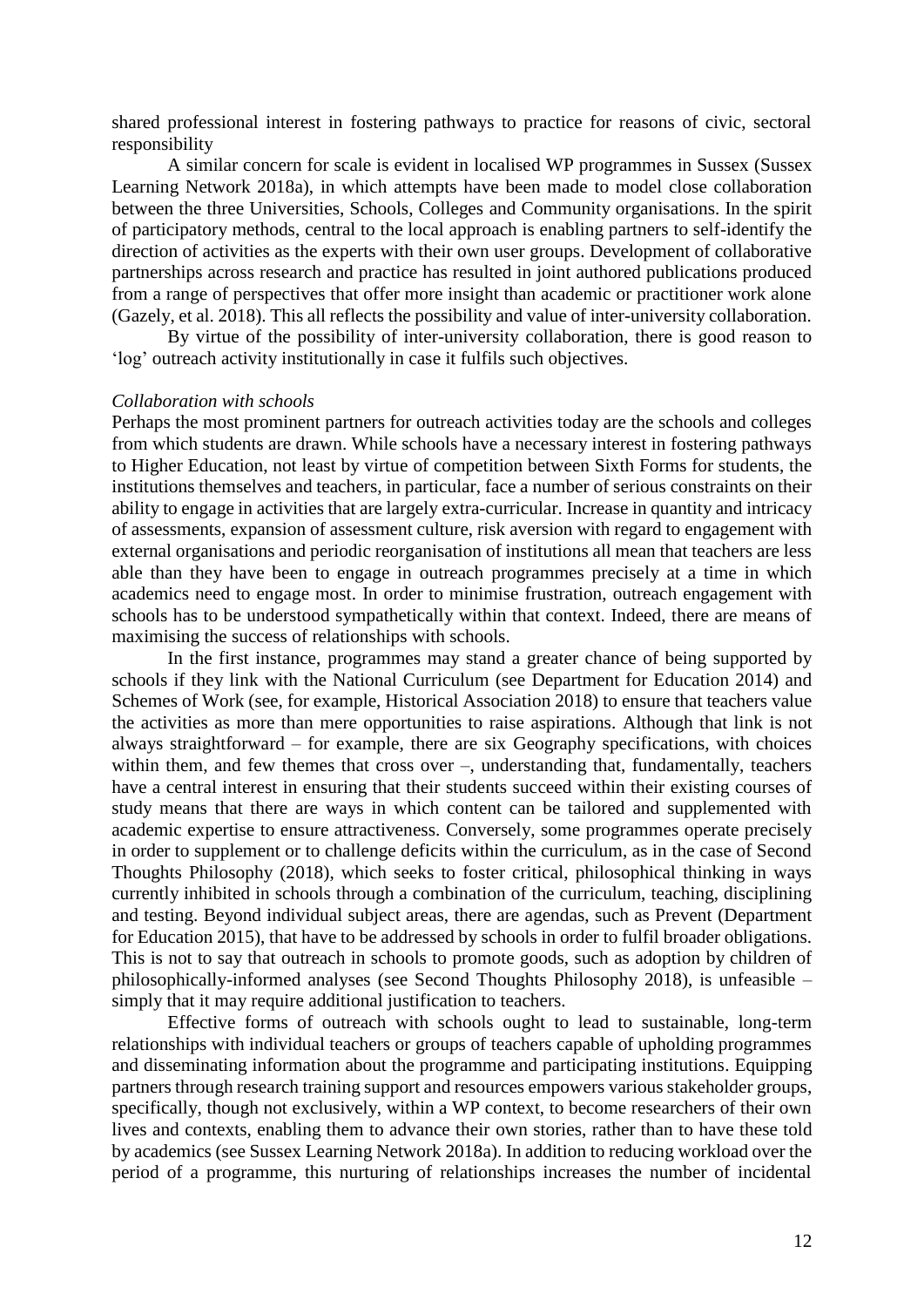contact between academics and students as interests among the latter emerge, opening new, and particularly local, pathways to university in the process. By virtue of their offering a range of qualifications that bridge school and university, Further Education Colleges are often easier partners with which to forge relationships.

# **Style and content**

Achieving these sorts of outcomes rests upon developing style and content that differ significantly from those found in traditional, lecture-based university teaching. For example, outreach in schools is not mere replication of university content and style, even when opening pathways to HE is the aim. Pedagogically, the needs and interests of younger people and those outside traditional academic backgrounds are divergent and need to be appreciated in order to achieve the aim of outreach itself. Indeed, activities that lie within an academic comfort zone may end up alienating audiences, which, in the case of WP, serves only to compound disadvantage. Attempting to cater for a vague 'general public' can lead to underwhelming results. Rather, there are various, innovative means of deploying complex ideas in ways that work for teachers, many of whom are engaged in developing these approaches, and students themselves. In schools, these include concern for active learning and the use of activities such as role plays and engagement with mock research or workplace scenarios (see Williams 2017a; 2017b; Johnson et al., 2016; Johnson 2016; Street Doctors 2016).

A good illustration of this is De Montfort's 'CrashEd', 'a multi-disciplinary, cross-Faculty, University project' that arose from the collaborative commitment of five academics to develop a car crash scenario as a means of integrating undergraduate study and WP work in schools. The approach involves 'academically challenging forensic scenarios' being deployed in schools by subject specialists across five Schools, an FE college and Leicestershire Constabulary. CrashEd team members and the Police Forensic Crash Investigator deliver subject-specific content on 'anatomy and physiology, ballistics and trauma injuries to students on an FdA Theatrical Make-up and Special Effects course, who then develop 'bespoke prosthetic resources designed from remits written by University Forensic Science students' for use in an undergraduate module. 'This is a novel example of students working as co-creators. The connectivist approach has stretched students to think across subject boundaries; a great motivator that has enhanced student engagement' (Bassford, O'Sullivan, et al. 2017; see also Bassford, Crisp, et al. 2016). Indeed, it is apparent that a range of outreach activities have the capacity to foster skills and knowledge incidental to tasks, but essential for personal and professional development. For example, the University of Portsmouth's Raspberry Pi programme introduces a hacking mindset to students, which provides strategies for solving real world problems in areas such as cybersecurity, engineering or maths (see Marsden and Hill 2017; Hill 2017), while the University of Nottingham's (2018) 'Healthy Bodies' programme fosters understanding, not just of biology, but of human health of direct relevance to Year 5 and 6 pupils who undertake the sessions. While Primary School activities are unlikely to appeal to recruitment-oriented funders, they occur at a time more likely to make a substantive difference to a young person's educational career (Department for Innovation, Business & Skills 2013).

Concern for audiences in schools leads, naturally, to co-design of interventions with schools and, where possible, school students, to take account of age, subject and the agendas, including attendance and attainment, that matter to schools (see University of Bath 2018a; 2018b). This also means that activities across age groups ought to build upon one another, such that information from one level of activity informs the next. Specificity of style and content extends to recognition of the needs of pupils with learning difficulties and language barriers, such as those who speak English as an Additional Language (EAL). Precisely because it can be extremely difficult to tailor content and style to such diverse groups, the onus must be on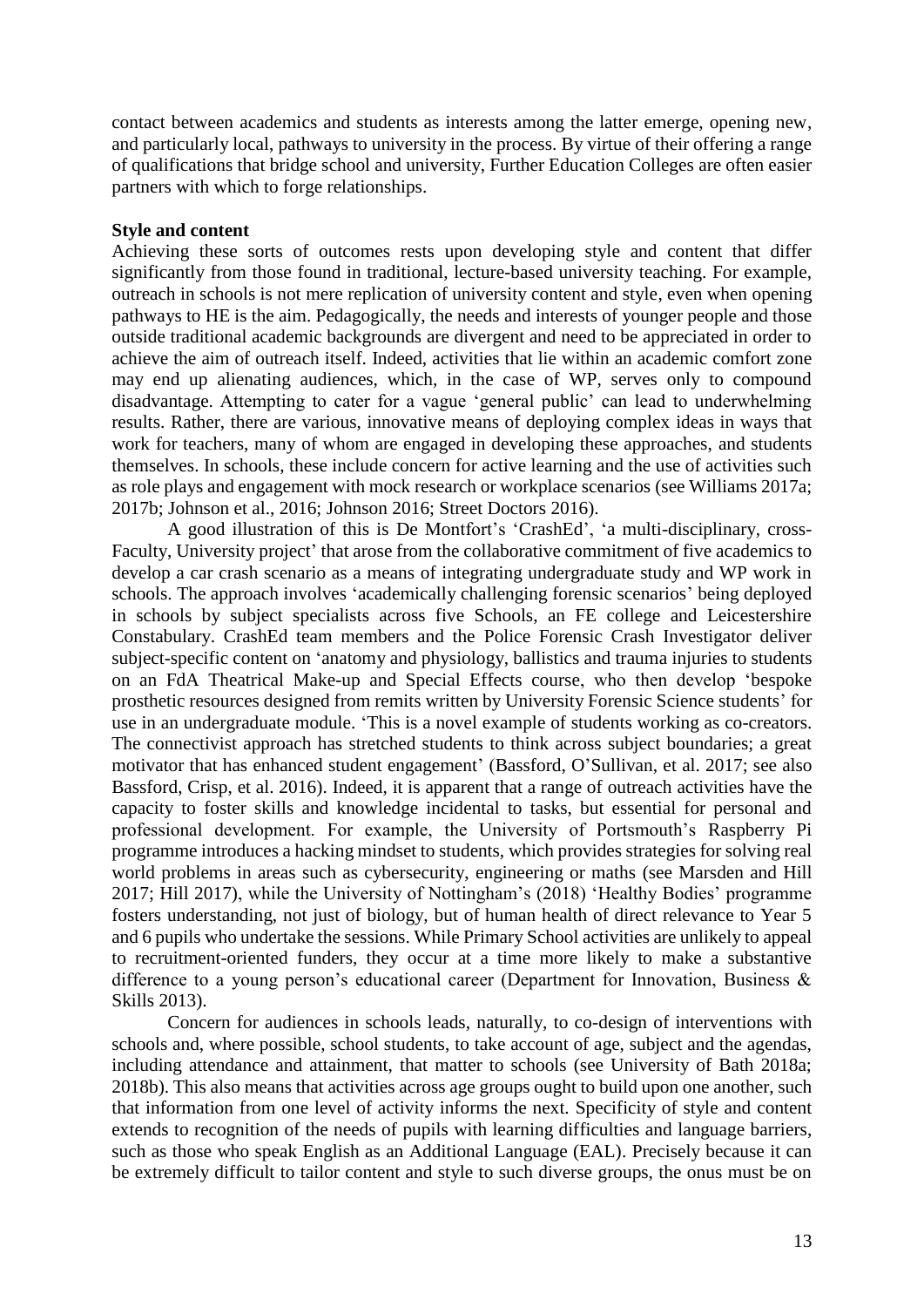collaboration with teachers, since it is those teachers who will know how to best meet the needs of those students.

More broadly, there is scope within engagement, for fostering understanding of healthcare workplace demands and attendant issues, such as diversity. As in I'm a Medic, the STEM Learning (2018) Ambassadors scheme, which involves experienced professionals demonstrating and discussing their work with students, illustrates the importance of authenticity to engagement, since impact stems, not just from appropriate content, but from the social capital inherent in contact between practitioners, or trainee practitioners, and potential students (see Jackson and Price 2017). In both cases, open-ended engagement is supplemented by concern for placing control over conversation in the hands of school students, in contrast to the prevalent scenario in which a designated speaker talks at audiences regarding elements of a course of study or career that they regard to be appropriate and important (see I'm a Medic 2018; Harris and Ridealgh 2016, 77). This reflects concern for the power relations at play in outreach, fostering innovative styles of engagement and divergent forms of content.

Perhaps most importantly, as academics, the key defining value of work is subject- and discipline-specific input. Content and style necessarily flows from the research and teaching experience accumulated across professional lives. Whereas outreach professionals have the capacity to contribute essential administrative, organisational and, in parts, subject-specific content relating directly to the particular, broad issues addressed by programmes, such as the nature of WP and enterprise, academic involvement, if it is to be justified, has to orient around specific research, teaching and professional knowledge and skills. Academic facilitation of subject- and discipline-specific content may actually engage with target audiences in ways that do not feel commercial, which may be beneficial, particularly with regard to recruitment and WP, in terms of not alienating those who dislike active forms of selling. This is apparent in De Montfort's innovative use of crime-based role play as a means of eliciting interest among those disengaged from academia (see Bassford, et al. 2015). In the absence of academic, subject- and discipline-specific it may be in the interests of all parties for outreach to be facilitated by others.

#### **Capacity building**

#### *Mutuality and reciprocity*

Given the grounding in civic duty, outreach must contribute fundamentally to capacity building and career development among those engaged. There ought to be emphasis on co-creation and design. This stems most easily from participatory projects (see Johnson et al., 2017; Gallagher et al., 2017), but also, as indicated above, from recruitment and WP work, in which the onus should be on collaboration between, not simply academics and teachers, but also undergraduates, academics, employers (see, for example, Bassford, Crisp, et al. 2016) and professional bodies (see, for example, Nicholls, Wilkinson and Bull 2018). This is not simply about development of content, but expanding and advancing a complex cluster of skills of benefit to all participants. This has been a core element of the Sussex Learning Network (2018a) approach, including designing research skills training materials for WP staff to train young people as researchers of their own HE hopes and journeys; developing WP parents' research skills to tell their own perspectives; and engaging young people in designing WP outreach activities of the future.

Achieving capacity building is time consuming, but, as suggested above, leads to sustainability and impacts across related agendas including WP and Employability. While there should be little expectation that academics have the knowledge by which to train others, the mere act of collaboration can constitute capacity building. This is one area in which collaboration with central teams capable of delivering training is likely to prove fruitful. There might be good reason, beyond this, for institutions to invest in external training of academic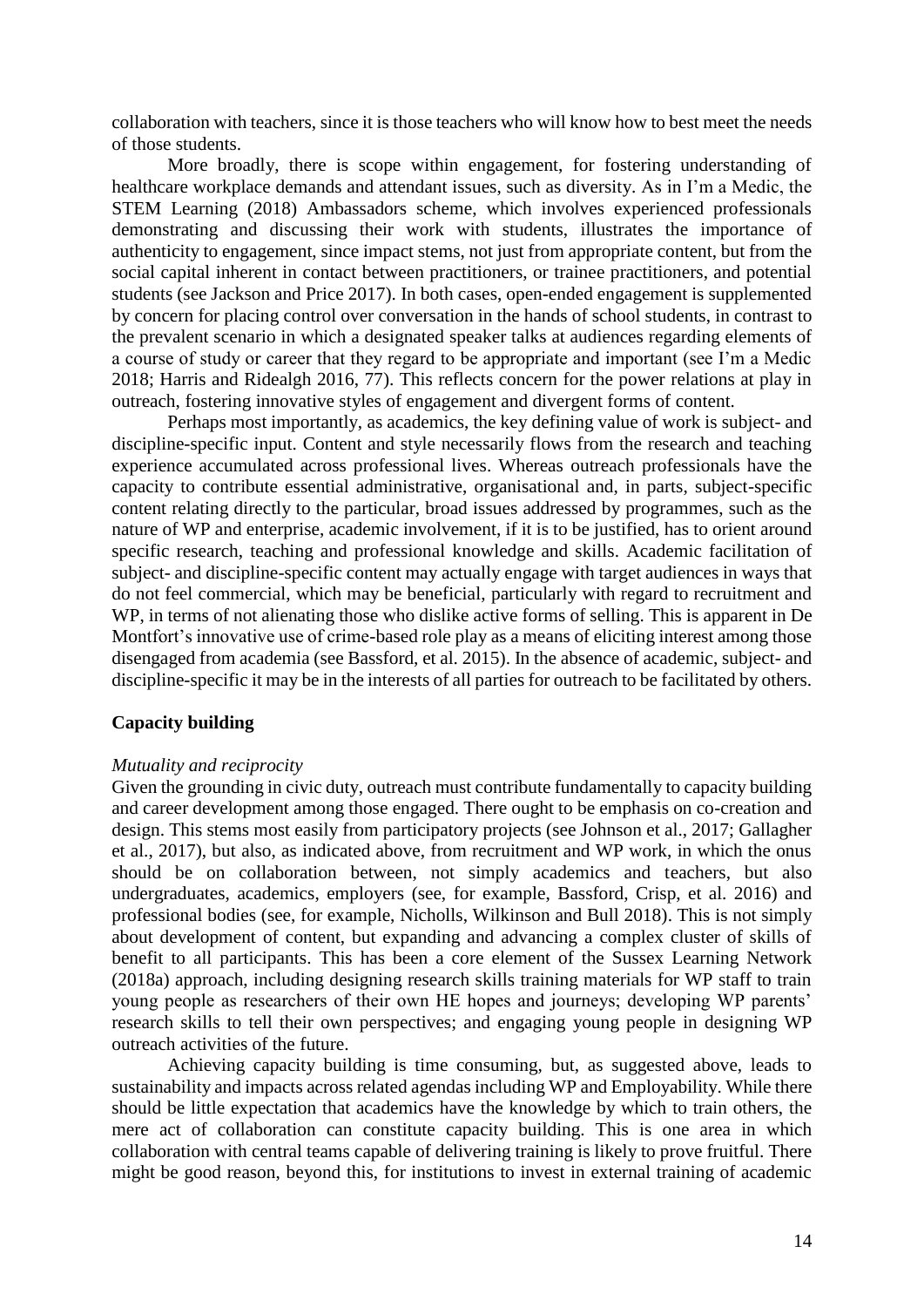staff so as to foster their own capacity to work effectively in this area. Indeed, collective experience demonstrates that engagement in outreach does not leave academic practice untouched. The insight and experience of teachers in schools, professional partners in networks of practice and community professionals in collaborating organisations offers significant scope for impact on subsequent work in HE, particularly with regard to pedagogy – an important concern in an age of TEF (Teaching Excellence Framework). In sum, collaboration ought to be approached as a collective endeavour aimed at mutual and collective capacity building and career development.

# *The value of undergraduate and school student participation*

Given the importance of authenticity noted above, the value of undergraduate participation is often underestimated and sometimes solely considered within the context of the Employability agenda. However, this serves to marginalise a potentially vital component of outreach, since students often have the insight and social capital capable of forging links with partners, particularly within a WP context. This is because obstacles to HE may only fully be felt from the inside, such that any WP programme, however thoroughly advanced by those within the academy, may misunderstand and misarticulate the interests and identities of those outside it. The best means of understanding pathways to university is through engagement with those who have already made the journey and those who are yet to do so. One useful guiding principle in WP work, seen in various disciplines at the universities of Brighton (see examples in University of Brighton 2018), De Montfort (Bassford, O'Sullivan, Bacon, et al. 2015), East Anglia (2018) and Bath (in2science 2018), is that involving students multiplies the benefits of any piece of outreach work: in addition to supporting the activity, the students often provide a stronger connection or example for attending students, develop confidence, improve communication skills and enhance their employability in the process. To support this component of outreach, there should be scope for development of training for young people as researchers of their own lives, along with research training support for other key stakeholder groups including school and college teachers, community and WP practitioners, School HE Champions and parent ambassadors (see Sussex Learning Network 2018a). This forms part of a strategy of wider creation of ongoing opportunities for feed-forward between research and practice through a collective, structured form of knowledge exchange and capacity building.

# *Paying students for their participants*

There is, of course, general social controversy over unpaid placements and internships and both the part they play in exacerbating inequalities and their relative merits in fostering employability. In HE, when students are representing a university, including through activities funded by Access Agreements, it is good practice that such work is recognised through titles, such as 'Student Ambassador', and paid. This is because such participation in WP or recruitment work has an implicit or prospective commercial benefit to the institution. For that reason, universities ought to recognise full responsibility by providing full training and safeguarding, including enhanced DBS checks, specifically in cases in which there is prospect of unsupervised contact with minors. Taking responsibility for student behaviour means imposing responsibilities on those students which can only be fulfilled within a paid context. However, there may be other, non-commercial forms of participation in which voluntary work can be recognised without payment. For example, work in outreach that is recognised through curriculum credits or, in the case of publications, co-authorship, may be seen to be voluntary and to confer benefit on participants without imposing the same responsibilities as those associated with roles such as 'Student Ambassadors'. There may also be voluntary opportunities for individual students to engage in mentoring or support, particularly within their own region, for which there ought to be recognition, not just through expansion of CVs,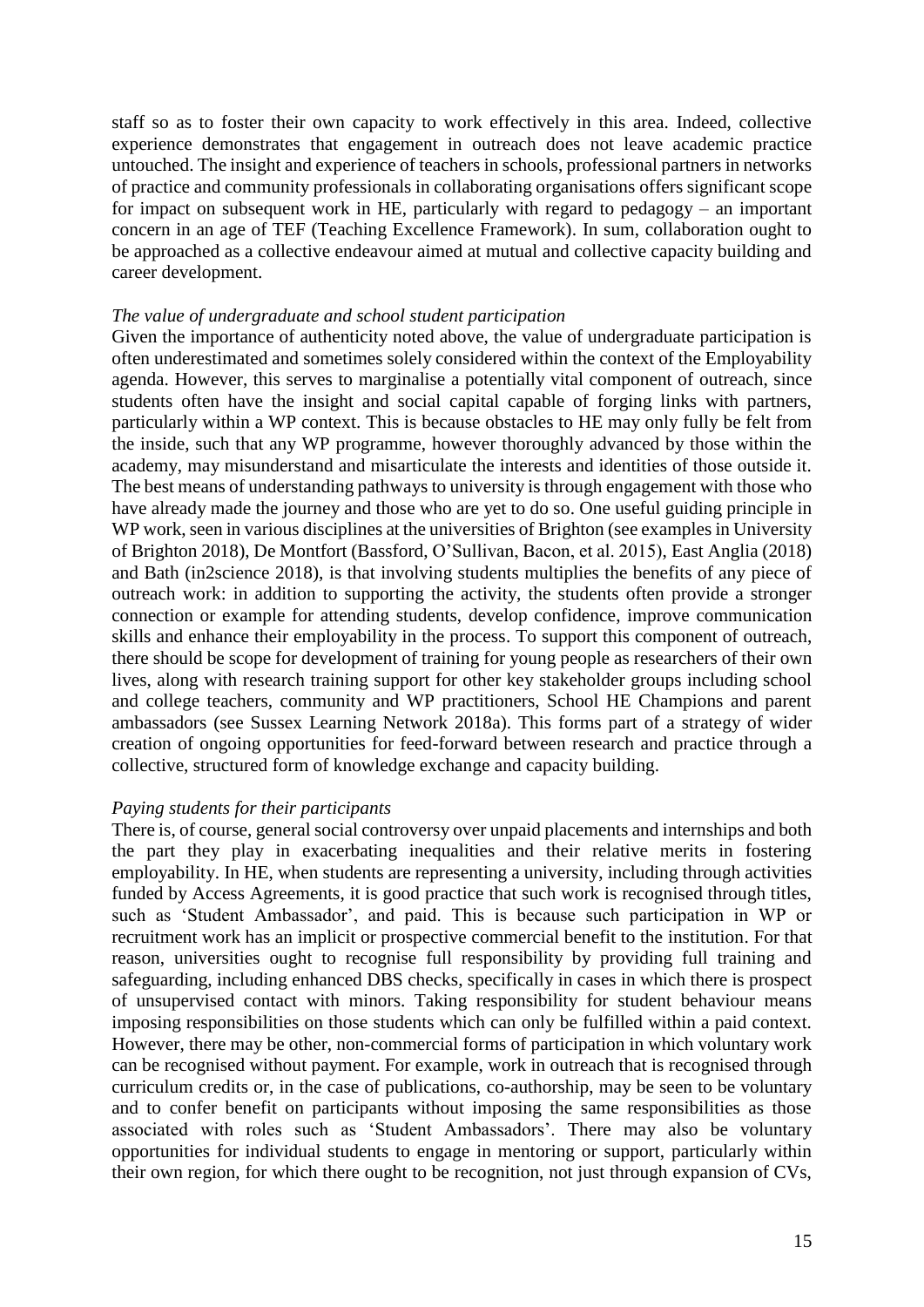but also entry into formal awards programmes, such as Action on Access (2018) and NEON (2018).

# *The cycle of WP from entry to exit*

There is considerable awareness of anxiety among students from non-traditional academic backgrounds of transition and its impact on attainment, retention and progression. Navigating and managing institutional transitions from school to HE to employment requires investment in fostering self-confidence, self-efficacy and social capital (see Jackson and Price 2017). Given the relationship between entry (recruitment) and exit (Employability) concerns in a number of predominantly non-vocational subject areas (see Johnson 2016; Newcastle University 2018a), it is essential that institutions view WP, in particular, as a cycle requiring a different set of interventions before (Access), during (Retention) and, even, after (Progression) undergraduate study (see Canning 2017; Rainford 2017). There are various examples of institutions succeeding, to different extents, with the entry element. For example, Newcastle University runs a PARTNERS summer school aimed at students from non-standard backgrounds for whom the typical entry requirements might prove unfairly exclusionary. The programme combines academic subject- and discipline-specific interventions, such as a summer school, with periodic in-school non-subject specific interventions on finance and employability (see Newcastle University 2018b).

However, awareness is increasing about the importance of the second and third elements of the cycle, leading academics to a number of curricular and extra-curricular programmes that seek actively to foster self-confidence, self-efficacy and social capital, as well as a number of subject- and non-subject-specific employability skills. While these programmes are available for all students, the benefits may be felt most by those from WP backgrounds. Examples of approaches can be found in the School of Geography, Politics and Sociology at Newcastle University, where a year-long stage 2 module has been introduced in Politics entitled POL2096 Politics Work Placement (see Newcastle University 2018a). The module offers students the opportunity to undertake work-related learning in a variety of different politics-related placements, including MPs' offices, NGOs, charities and businesses. For students, it is an opportunity to enhance employability skills and to examine the application of political theory to practice. For hosts, it is an opportunity to embed fresh perspectives on the organisation and, ideally, to benefit from a completed piece of research on organisational interests.

In the Department of Politics, Philosophy and Religion at Lancaster University (2018c), 3<sup>rd</sup> year students on PPR390: PPR in Education gain experience of educational environments. The module is organised and delivered collaboratively between the department, LUSU (Lancaster University Students Union) Involve and schools or colleges in which placements are based. Students work with teachers, LUSU Involve representatives and the module convener to develop a series of reflective assignments that hone the application of subject area knowledge, the development of transferable skills and the production of pedagogical resources. This fosters clear professional pathways to education, in particular. In PPR389: Politics Employability through outreach (Lancaster University 2018d), students undertake a series of employability-related activities leading to the production of pedagogical resources that enable engagement with Politics and specific political issues through communication with Sixth Form students. This skills-based, CV-enhancing module enables students to be able present tangible evidence of their employability to employers in the form of three minute long pieces to camera explaining politics, mentoring and supervision of local WP EPQ students and role play scenarios for use in schools. The importance of mentoring is highlighted by research on a postgraduate mentoring programme for undergraduate Music students at Trinity Laban of Conservatoire of Music and Dance, which demonstrates outcomes including 'greater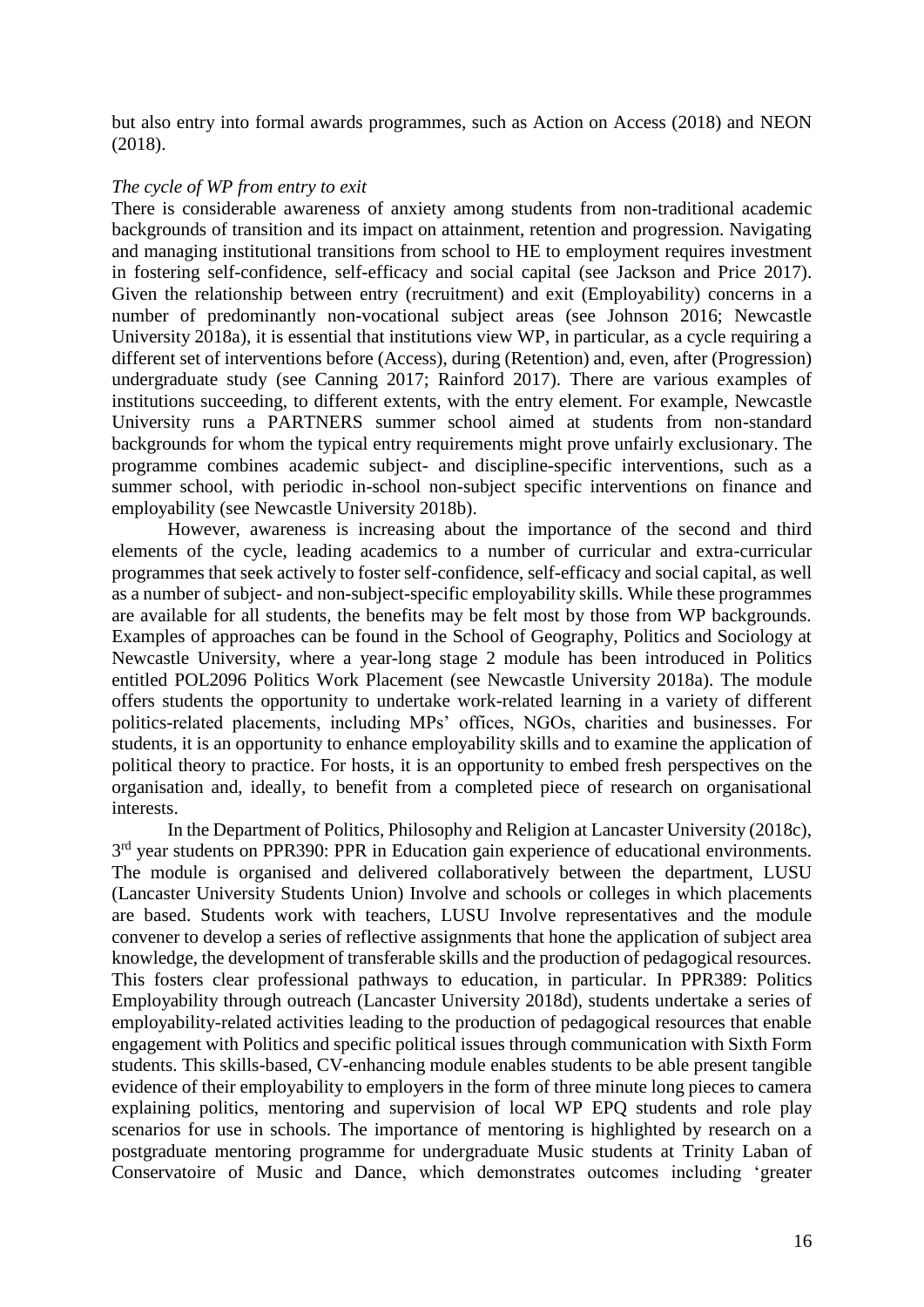understanding of routes of progression into further study and modes of networking with regard to developing employment opportunities' (Jackson and Price 2017, 2; see, also, placements in Trinity Laban Conservatoire of Music and Dance 2018). Each of these approaches takes collaboration with external partners and fostering of relationships with experienced colleagues and students within institutions as the very foundation of Employability, specifically with completing the cycle of WP in mind, since it is these experiences that best serve to foster social capital and awareness of institutions needed for the pursuit of any career.

Throughout these stages, and particularly in advance of HE study, academics have a responsibility to consider the ways in which messages about the value of study may be understood by participating groups. In this respect, academics are well-placed to develop and deliver subject-specific, academic content that enthuses and attracts students to courses of study. If those students then find subjects boring, it may simply be that their interest has waned and shifted. If they have suffered from poor teaching, they have means of holding academics accountable through anonymous teaching evaluation feedback forms, which can have an impact on lecturers' career progression. In contrast, if students believe their degrees to be of questionable monetary value (see Neves and Hilman 2017, 12-18) and themselves overqualified or unemployable, there is growing momentum behind calls for institutions to be held responsible in ways previously restricted to financial institutions. Academics have every reason to take responsibility for enthusing and encouraging interest in subject areas and some very good moral and instrumental reasons to avoid taking responsibility for non-academic justifications for study.

# **Sustaining academic standards**

Introducing such vocational elements into curricula has raised a number of questions regarding academic standards: How can employability be incorporated into a degree programme otherwise assessed by criteria of subject knowledge and disciplinary method without compromising the integrity of those criteria? What is an appropriate balance between academic content and vocational experience, even if the latter constitutes an application of the former? What part can non-academic host organisations play in the assessment of work? In what ways might existing factors at play in disadvantage dissuade particular students from enrolling on such modules? At present, anecdotal evidence suggests that colleagues have a wide range of responses to these questions, some dismissing such curricular interventions outright and favouring extracurricular work and some integrating such interventions wholeheartedly, particularly in vocational subjects. Evidence from student engagement may vary, but carefully considered, ambitious forms of innovative assessment can be well received. For example, Bassford, O'Sullivan, et al. (2016) argue with regard to CrashEd that

Qualitative evidence drawn from multiple deliveries of the course suggest that authentic assessment is a valuable tool for improving student learning outcomes and delivering key insights into workplace practices. Students were enthused by this novel approach; 'It was such a refreshing change to our usual assessments'.

It may be, simply, that the criteria by which we judge students is necessarily shifting in accordance with the broader socio-economic climate. Given Boyer's concern for the social value of HE, this may not represent a distinct departure from the intellectual foundations of the academy but, rather, an evolution in order to ensure its relevance at a time of flux. Given such flux, knowledge of existing approaches can only help academics and departments to develop their own responses to these challenges – even if they are simply to reject shifts in curricula outright.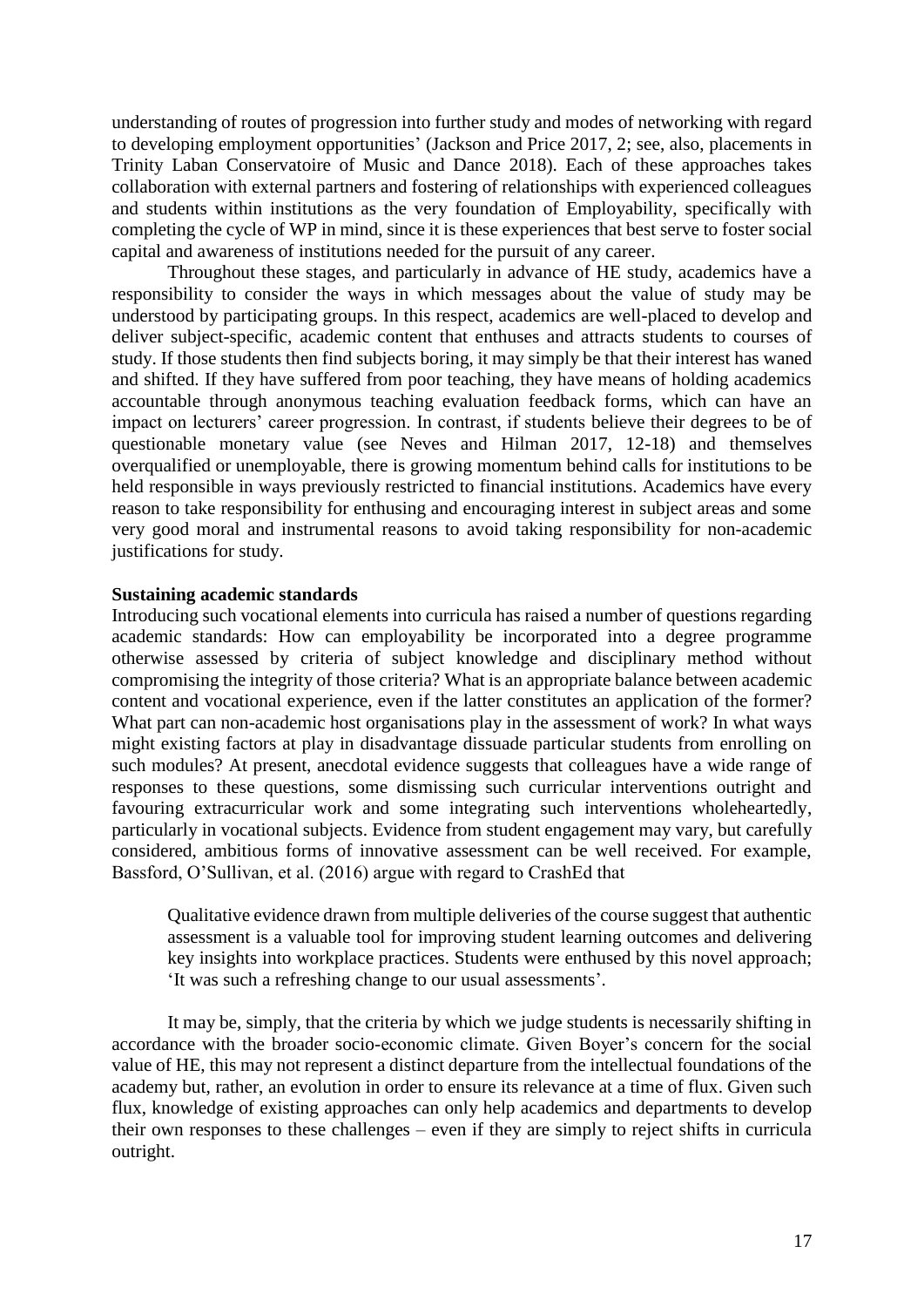#### **Evaluation of activities**

Finally, there is increased concern about the evaluation of activities and programmes. While it is often seen as the end point in outreach, it is a fundamental part of the cycle of a project and must be addressed in the planning phase, not least in order that any ethical processes needed to permit long-term follow-up and dissemination of data are cleared. Unplanned projects sometimes reveal their vagueness in practice and having an in built reflexive evaluation phase can, and ought to, foster periodic revision and improvement. For example, between 2011 and 2016, the Indian Soldiers project at the University of Brighton (see 2015 for associated content) went through five sets of changes to sharpen and refocus the event directly as a consequence of building evaluation into the programme. Indeed, pedagogically, academics ought to engage in assessment, however informal, of the needs and interests of participants within activities to maximise benefit for those present in each iteration.

Beyond the need for revision and improvement, concern for evaluation often stems from increasing concern, at a time of austerity and marketisation, about value for money (see Harrison and Waller 2017). Increased scrutiny from the OfS (Office for Students) and the devolved Administrations with regard to university-wide allocation of funds trickles down to increased scrutiny of activities at the very lowest, departmental, level. This is a cultural change and one that requires adjustment. In many contexts, the criteria by which programmes are evaluated are asserted at institutional level, particularly with regard to WP.

While this may make securing evaluation, at an instrumental level, less onerous, there are ways in which the inflexibility of such approaches may evaluate elements of projects either inaccurately or in ways that fail to reflect the value of the programme in its broadest terms (see discussion in Bateson, et al. 2018). For example, in those broadest terms, it is difficult to find means of establishing causation rather than simply correlation when linking, say, participation in outreach programmes to final outcomes, such as progression to selective Higher Education Institutions. Not all forms of evaluation are developed or analysed by academics with methodological expertise. As such, there is the potential for elements to be overlooked in data collection and data itself to be misread or misunderstood. Moreover, Harrison and Waller (2017, 82) note that 'focus on institutionally driven ideas of success' actually distract 'from the wider issues of social justice that outreach is intended to address', arguing that Pawson's (2013) 'realist' focus on the effect of interventions on choice better reflects the transformative capacity of programmes. It may be, at a very basic level, that open-ended qualitative questions reveal more than interval data about the transformative capacity of impact given the radical complexity of factors and relationships at play.

Whether this position is adopted or not, the need to engage in the planning of evaluation at the very outset and to ensure that relevant outcomes are identified is pressing because the outcomes of evaluations are often used as means of determining subsequent funding, particularly at institutional level. Flawed designs can have profound effects on data. As Johnson and Mutton (2018, 137) note, students participating in North East schools WP outreach were not offered household income below £42,600 – the threshold for means-tested benefits in England – as a criterion of WP backgrounds. This meant that the WP rate returned was around 20%, when the teachers who knew the students and their circumstances asserted that it was closer to 90% according to that criterion. Such differences in data can fatally undermine projects and mean that the up-front investment is wasted, compounding the opportunity cost.

Means of creating basic thresholds for evaluation have been produced by Crawford, Dytham and Nayford (2017), who, in working with a range of organisations, advanced standards of evaluation practice. In addition, specific capacity issues have been addressed through longer-term regional and national collaborative approaches. For example, in terms of WP activity, central tracking databases, such as HEAT (Higher Education Access Tracker 2018) and, regionally, EMWPREP (2018) allow entry of data by subscribing institutions which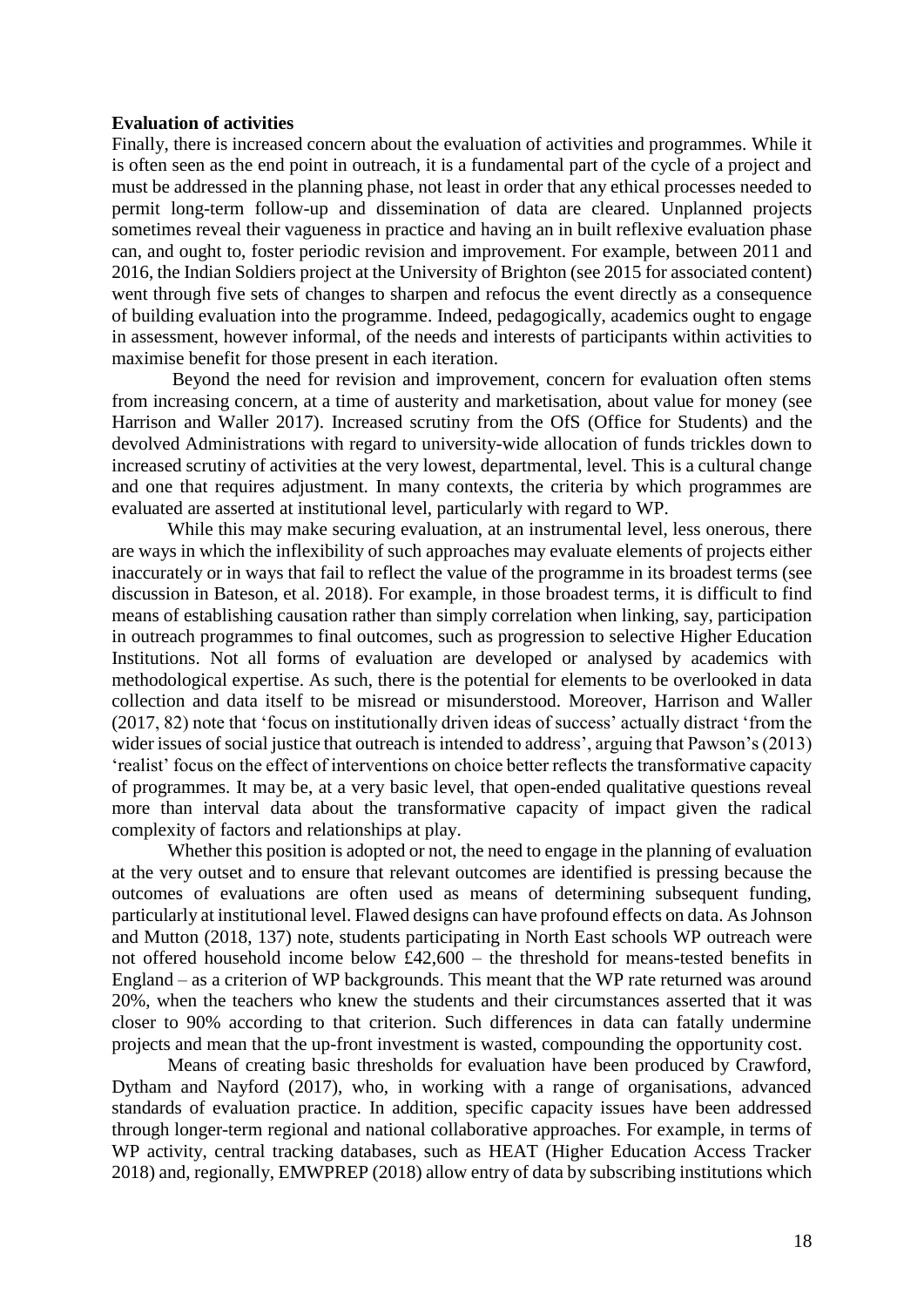is then linked annually with data from the Higher Education Statistics Agency (HESA) on progression of students into Higher Education, enabling evaluation of the impact of WP programmes, albeit in causal terms that Harrison and Waller (2017) find problematic and reductionist. While, this speaks to the need for co-ordination and long-term thinking in project, it need not mean that departments or institutions themselves cannot engage in that evaluation themselves. For example, the ESRC-funded Aspires (see Institute of Education 2018), engages in longitudinal, mixed methods evaluation of the factors that shape young people's science aspirations.

The means by which data can be secured are myriad. While questionnaires are often seen as the most straightforward, the wide array of methods seen in other educational research activities, such as interviews, focus groups and observations (see Cohen, Manion and Morrison 2017), still apply, especially where they make completion of evaluation less onerous for the participants, including by gamifying the experience. Indeed, in terms of accessibility, there are, in general, good reasons for serious user engagement in determining, designing and analysing research questions and approach. This has been modelled in the Sussex Learning Network through the 'Access your Future' peer mentoring project. The same network (Sussex Learning Network 2018b) has produced a series of Open Access resources for evaluating projects. Similarly, the NERUPI framework (Hayton and Bengry-Howell, 2015) can be used by academics and WP practitioners to design and evaluate interventions aimed at fostering cultural capital, agency and a sense of belonging among High School students.

# **Conclusion**

The guidance above is offered collegially in the knowledge that there are serious challenges attendant to advancing academic programmes of outreach in the present climate. There are good reasons for those programmes to be advanced, not least because of their being academic and having subject- and discipline-specific content. The guidance is weaved around examples and illustrations of projects that form precedents from which to work. This should not discourage innovation, but identify obstacles, and responses to those obstacles, around which that innovation can take place. As such, this article serves, potentially, as the first codification of an ever-expanding body of experience to be iterated periodically as academic engagement with outreach evolves. One of the clearest reasons to engage in academic work on and through outreach is precisely because it upholds age old civic responsibilities. In an age in which students, employers, politicians and the general public are beginning to question the value and worth of degrees, it is worth remembering that subject-based academic outreach aimed at fostering and facilitating interest in subjects cannot be criticised on the grounds of misselling: some ideas are valuable in their own right. Because the guidance above is consciously aware of professional contexts, it provides scope for development of seriously challenging approaches that are efficient and justifiable pragmatically to the various institutions capable of determining viability.

# **References**

- Action on Access (2018) 'Home', *Action on Access*, <http://actiononaccess.org/> [Accessed 15 March 2018].
- AHRC (2018) 'Grants Highlight for Connected Communities and Design', *AHRC* (online), Swindon: AHRC,

<http://www.ahrc.ac.uk/research/fundedthemesandprogrammes/crosscouncilprogram mes/connectedcommunities/fundedactivitycrosscutting/highlight-notice/> [Accessed 20 February 2018].

Banks, S. and Manners, P. (2012) *Community-based participatory research*, Durham: Centre for Social Justice and Community Action, Durham University.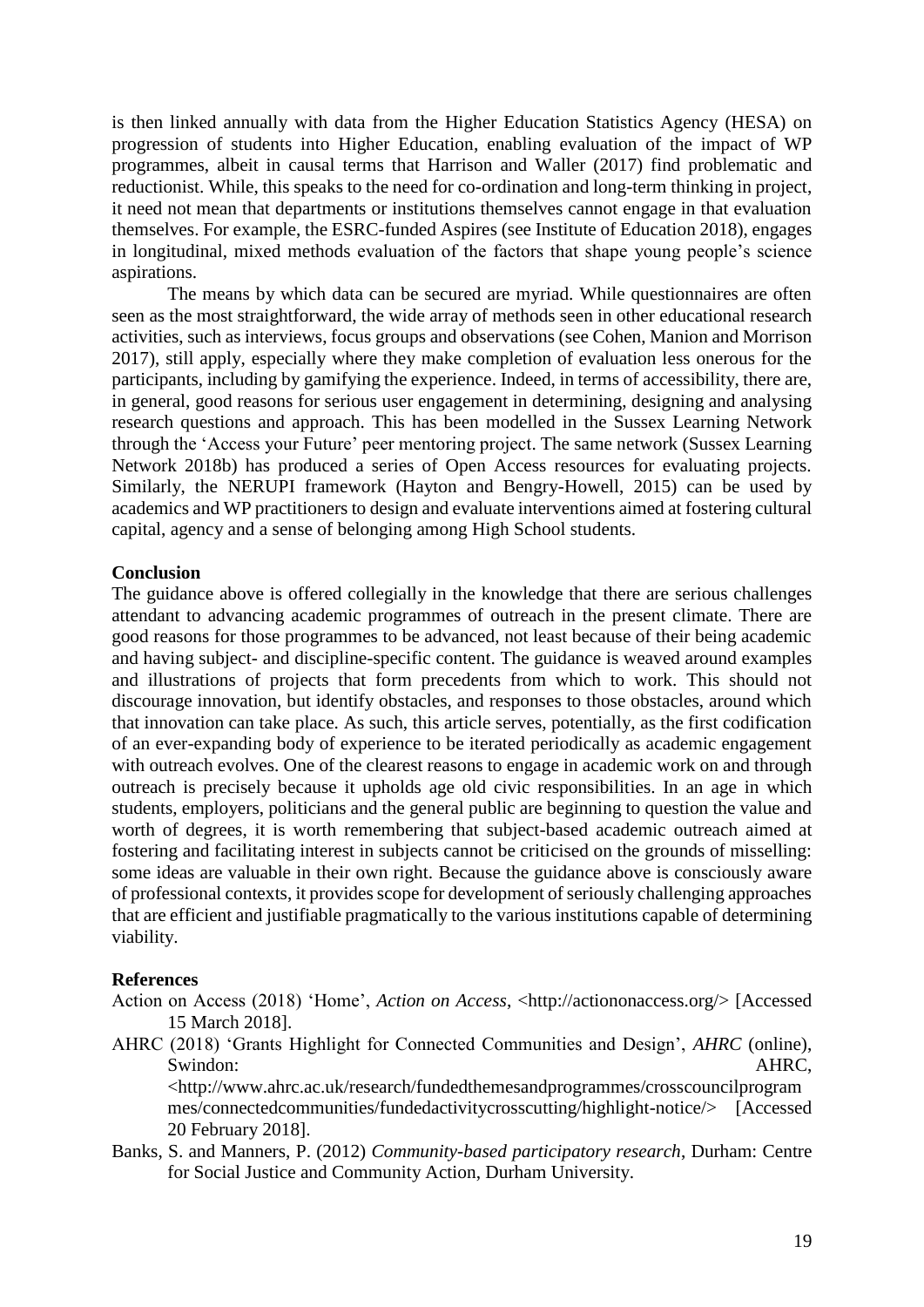- Bassford, M., A., Crisp, O'Sullivan, A., Bacon, J., Fowler, M. (2016) 'CrashEd', *Research in Learning Technology* (online), 24(1), <https://journal.alt.ac.uk/index.php/rlt/article/view/1762/2084> [Accessed 15 March 2018].
- Bassford, M., O'Sullivan, A., Bacon, J., Crisp, A., Fowler, M. (2015) 'The Evidence', *Proceedings of the Raising, Advancing and Inspiring Student Engagement Conference (RAISE) 2015* (online), 10-11 September 2015, University of Nottingham, <https://www.dora.dmu.ac.uk/handle/2086/11209 > [Accessed 15 March 2018].
- Bassford, M., O'Sullivan, A., Bacon, J., Crisp, A., Fowler, M. (2016) 'Real Engagement', *Proceedings of the Raising, Advancing and Inspiring Student Engagement Conference (RAISE) 2016* (online), 8-9 September, Loughborough University, <http://hdl.handle.net/2086/12604> [Accessed 15 March 2018].
- Bassford, M. L., O'Sullivan, A., Bacon, J., Crisp, A., Nichols-Drew, L. and Fowler, M. R. (2017) 'The Co-creation, Connectivism and Collaboration Jigsaw', *Discovering Teaching Excellence at Leicester Conference and Exhibition*, 4-5 July, University of Leicester, <http://hdl.handle.net/2086/14290> [Accessed 15 March 2018].
- Bassford, M., O'Sullivan, A., Crisp, A., Bacon, J., Fowler, M. (2015) 'Crime Scenes', *Proceedings of the 22nd Association for Learning Technology Conference 2015* (online), 8-10 September 2015, University of Manchester, <http://hdl.handle.net/2086/11208> [Accessed 15 March 2018].
- Bateson, J., Somerville, M., Griffin, R. and Hancock, D. (2018) 'Different people, different views, different ideas', *Widening Participation and Lifelong Learning*, 20(1): 102-122.
- Boyer, E. (1990) *Scholarship Reconsidered*, New York: The Carnegie Foundation for the Advancement of Teaching, University of Princeton.
- Boyer, E. (1996) 'The scholarship of engagement', *Journal of Public Outreach*, 1, 11–20.
- Canning, A.-M. (2017) 'Finding the keys', in, HEPI (eds), *Where next for widening participation and fair access?*, Oxford: HEPI, pp. 35-40.
- Café Scientifique (2018) 'Home', *Café Scientifique*, <http://www.cafescientifique.org/> [Accessed 15 March 2018].
- Clarke, P. (2017) Who you know: The importance of social capital in widening participation', in, HEPI (eds), *Where next for widening participation and fair access?*, Oxford: HEPI, pp. 17-22, <http://www.hepi.ac.uk/wp-content/uploads/2017/08/FINAL-WEB\_HEPI-Widening-Participation-Report-98.pdf> [Accessed 15 March 2018].
- Cohen, L., Manion, L. and Morrison, K. (2017) *Research ethods in Education*, London: Routledge.
- Commissioner for Fair Access (2017) Laying the Foundations for Fair Access, Edinburgh: Scottish Government, <http://www.gov.scot/Resource/0052/00529104.pdf> [Accessed 15 March 2018].
- Cook, T., Boote, J., Buckley, N., Vougioukalou, S. and Wright, M. (2017) 'Accessing participatory research impact and legacy', *Educational Action Research*, 25(4): 473- 488, DOI:10.1080/09650792.2017.1326964.
- Crawford, C., Dytham, S. and Naylor, R. (2017) *The Evaluation of the Impact of Outreach*, London: OFFA, <https://www.offa.org.uk/wp-content/uploads/2017/06/Standards-of-Evaluation-Practice-and-Associated-Guidance-FINAL.pdf> [Accessed 15 March 2018].
- Dent, P., Garton, L., Hooley, T., Leonard, C., Marriott, J. and Moore, N. (2014) *Higher Education Outreach to Widen Participation Toolkits for practitioners*, 3rd edition, HEFCE, <https://www.heacademy.ac.uk/system/files/resources/overview\_3rd.pdf> [Accessed 15 March 2018].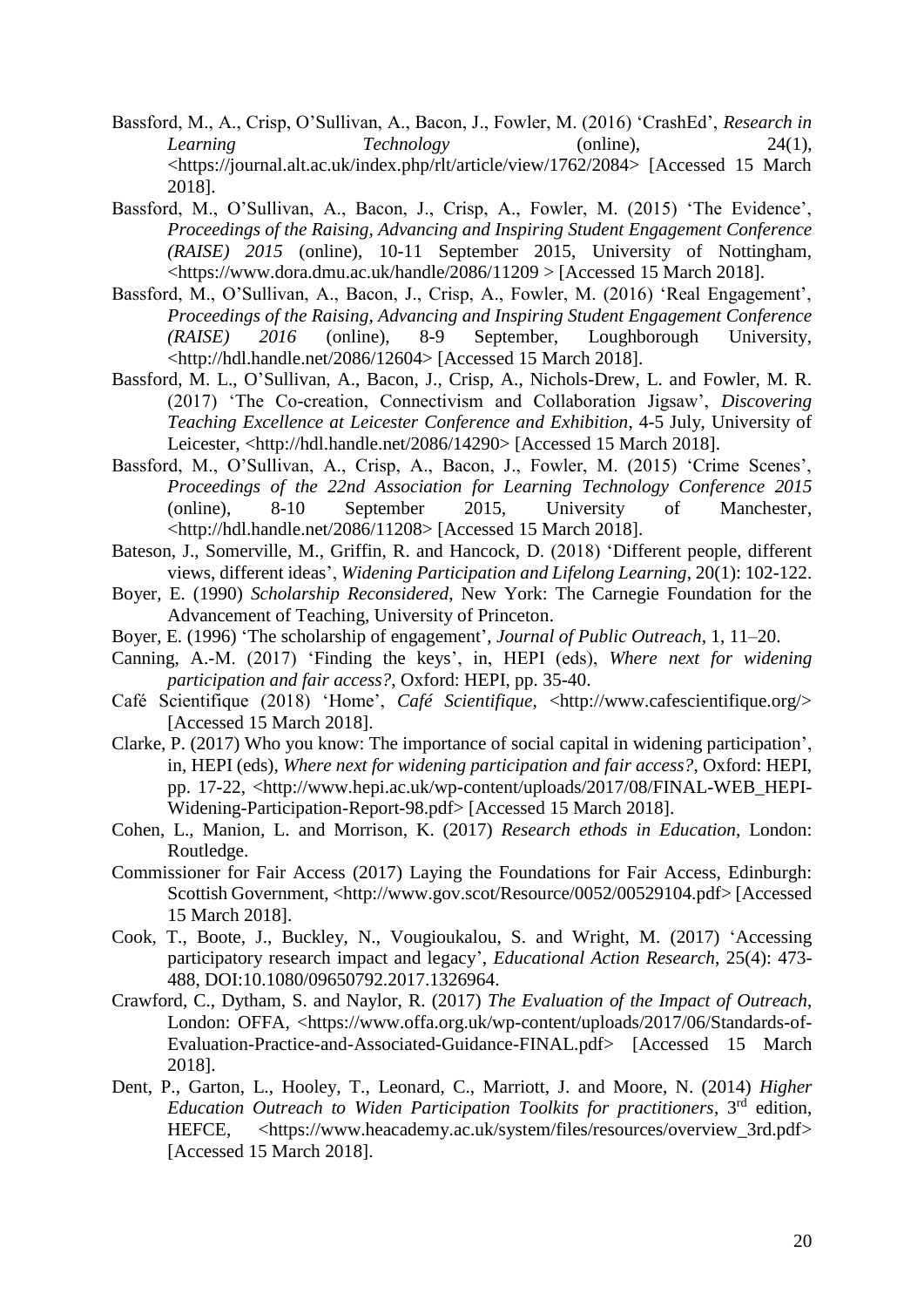- Department for Business, Innovation and Skills (2013) 'Working with primary schools is key to getting disadvantaged young people into university', *Gov.uk* (online), London: Department for Business, Innovation and Skills, <https://www.gov.uk/government/news/working-with-primary-schools-is-key-togetting-disadvantaged-young-people-into-university> [Accessed 15 March 2018].
- Department for Education (2014) 'National Curriculum', *Gov.uk* (online), London: Department for Education, <https://www.gov.uk/government/collections/nationalcurriculum> [Accessed 15 March 2018].
- Department for Education (2015) 'Protecting Children from Radicalisation', *Gov.uk* (online), London: Department for Education, <https://www.gov.uk/government/publications/protecting-children-fromradicalisation-the-prevent-duty> [Accessed 15 March 2018].
- Durose, C. Beebeejaun, Y. Rees, J., Richardson, J. and Richardson, L. (2012) *Towards Coproduction in research with communities*, Swindon: AHRC online, available from: <http://www.ahrc.ac.uk/documents/project-reports-and-reviews/connectedcommunities/towards-co-production-in-research-with-communities/> [Accessed 30 July 2017].
- EMWPREP (2018) 'EMWPREP Database', *EMWPREP*, <http://www.emwprep.ac.uk/about/emwprep-database> [Accessed 15 March 2018].
- European Commission (2018) 'Research and Innovation Staff Exchange', *European Commission*, <https://ec.europa.eu/research/mariecurieactions/actions/getfunding/research-and-innovation-staff-exchange\_en> [Accessed 15 March 2018].
- Fazackerly, A. (2017) 'What would happen if a UK university went bust?', *The Guardian* (online), 7 February, <https://www.theguardian.com/education/2017/feb/07/what-ifuk-university-goes-bust-ucas-students?CMP=Share\_AndroidApp\_Fenix> [Accessed 30 July 2017].
- Fitzgerald, H. E., Bruns, K., Sonka, S. T., Furco, A. and Swanson, L. (2016) 'The Centrality of Engagement in Higher Education', *Journal of Higher Education Outreach and Engagement*, 20(1): 245-254.
- Gallagher, V., Johnson, M. T., O'Dowd, S., Barret, D., Richardson, J. and McNally, E. (2017) *A Visual Guide for Communities Working with Academics on Participatory Research Projects*, A Cross-Cultural Working Group on 'Good Culture' and Precariousness, available from: <http://wp.lancs.ac.uk/good-culture/files/2016/07/A-Guide-for-Communities-WW-Academics-V2.pdf> [Accessed 30 July 2017].
- Gazeley, L., Lofty, F., Longman, P. and Squire, R. (2018 in press) 'Under-tapped potential', *Journal of Further and Higher Education*.
- Granovetter, M. (1973) 'The Strength of Weak Ties', *American Journal of Sociology*, 78(6): 1360-1380.
- Granovetter, M. (1983) 'The Strength of Weak Ties', *Sociological Theory*, 1: 201–233
- Harris, P. and Ridealgh, K. (2016) 'Academic staff involvement in Outreach', *Widening Participation and Lifelong Learning*, 18(3): 74-83.
- Harrison, N. and Waller, R. (2017) 'Evaluating outreach activities', *Perspectives: Policy and Practice in Higher Education*, 21(2-3): 81-87, DOI: 10.1080/13603108.2016.1256353
- Hayton, A. and Bengry-Howell, A. (2016) 'Theory, evaluation, and practice in widening participation', *London Review of Education*, 14(3): 41-53.
- Higher Education Access Tracker (2017) 'Welcome to HEAT', *HEAT*, < http://heat.ac.uk> [Accessed 15 March 2018].
- Hill, D. (2017) 'Learning through Hacking', *Hello World*, 3, 76-77, <https://s3-eu-west-1.amazonaws.com/rpi-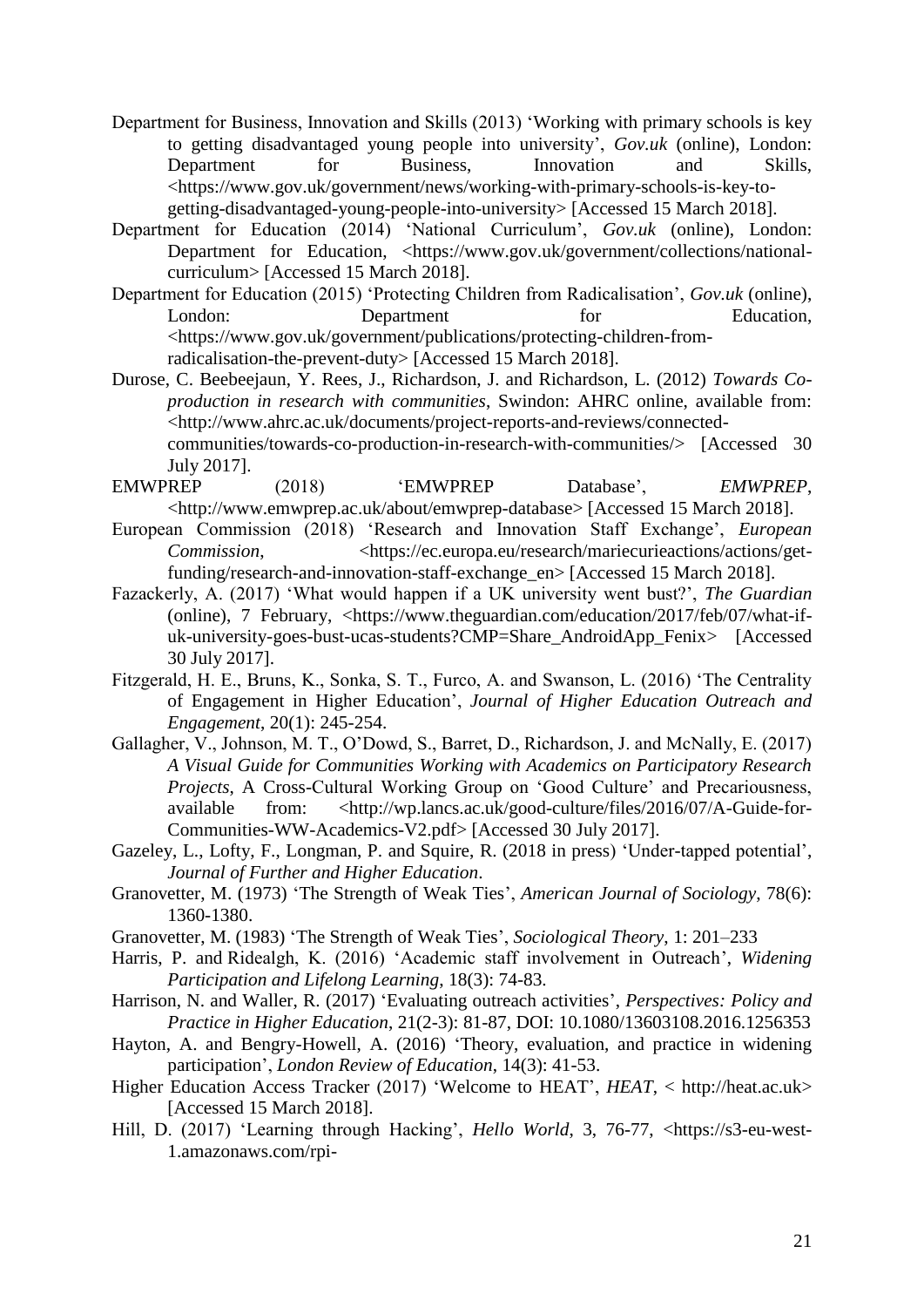magazines/issues/full\_pdfs/000/000/004/original/HelloWorld03.pdf> [Accessed 15 March 2018].

- Hill, D. and Mulhall, G. (2017) 'Case Study D', in, B. Lucas, J. Hanson, L. Bianchi and J. Chippindall (eds), *Learning to be an Engineer*, London: Royal Academy of Engineering, p. 34, <https://www.raeng.org.uk/publications/reports/learning-to-be-anengineer> [Accessed 15 March 2018].
- Historical Association (2018) 'Primary Curriculum Schemes of Work', *Historical Association* (online), London: Historical Association, <https://www.history.org.uk/primary/categories/787/news/2122/primary-curriculumschemes-of-work> [Accessed 15 March 2018].
- Hurley, C. and Ritchie, T. (2018) 'Home', *Radical Pedagogies* (online), Canterbury: University of Kent, <http://radicalpedagogies.com/>
- I'm a Medic: Get Me Out of Here (2018) 'Home', *I'm a Medic: Get Me Out of Here* (online), Bath: Mangorolla CIC, <https://imamedic.uk> [Accessed 15 March 2018].
- Institute of Education (2018) 'Aspire', *University College London*,
- in2science (2018) 'Home', *in2scienceUK*, London: in2scienceUK, *<*http://in2scienceuk.org> [Accessed 15 March 2018].
- Jackson, L. H. and Price, C. (2017) 'Illuminating constellations of peer mentoring', *Innovations in Education and Teaching International*, DOI: 10.1080/14703297.2017.1417887
- Johnson, M. T. (2016) 'Communicating Politics', *British Journal of Educational Studies*, 64:3, 315-335, DOI: 10.1080/00071005.2015.1133798.
- Johnson, M. T. (2018) 'Politics/IR Outreach', *Lancaster University* (online), Lancaster: Lancaster University, <wp.lancs.ac.uk/politics-outreach> [Accessed 15 March 2018].
- Johnson, M. T. and Mutton, R. (2018) 'Widening Participation', *Journal of Widening Participation and Lifelong Learning*, 20:1, 123-145.
- Johnson, M., Mabon, S., Smith, T., Helm, G., Gerger, L., Mutton, R., Appleton, R. and Johnson, H. (2016) *Research in a Box: Radicalisation Engagement* (online), Lancaster: Lancaster University, <https://openlearning.lancs.ac.uk/course/view.php?id=165> [Accessed 15 March 2018].
- Johnson, M., Mutton, R., Gerger, L., Gallagher, V., Graham, M., Appleton, R. and Johnson, H. (2017) *Research in a Box: Rethinking Disadvantage* (online), Lancaster: Lancaster University, <https://openlearning.lancs.ac.uk/course/view.php?id=166> [Accessed 15 March 2018].
- Katula, R. A. and Threnhauser, E. (1999) 'Experiential education in the undergraduate curriculum', *Communication Education*, 48: 238–255, doi:10.1080/03634529909379172
- Lancaster University (2015) 'Campus in the City 2', *Lancaster University* (online), Lancaster: Lancaster University, <http://www.lancaster.ac.uk/media/lancaster-university/contentassets/documents/fass/enterprise/reports/CITCBrochureFinal.pdf> [Accessed 15 March 2018].
- Lancaster University (2018a) 'Engaging with Philosophy', *Lancaster University* (online), Lancaster: Lancaster University, <http://www.lancaster.ac.uk/ppr/about-us/schoolsoutreach/engaging-with-philosophy> [Accessed 15 March 2018].
- Lancaster University (2018b) 'mindOUT', *Lancaster University* (online), Lancaster: Lancaster University,  $\langle www.lancaster.ac.uk/ppr/about-us/schools-outreach/mindout/>$ [Accessed 15 March 2018].
- Lancaster University (2018c) 'PPR390: PPR in Education', *Lancaster University* (online), Lancaster: Lancaster Lancaster University, <http://www.lusi.lancaster.ac.uk/CoursesHandbook/ModuleDetails/ModuleDetail?yea rId=000117&courseId=016778> [Accessed 15 March 2018].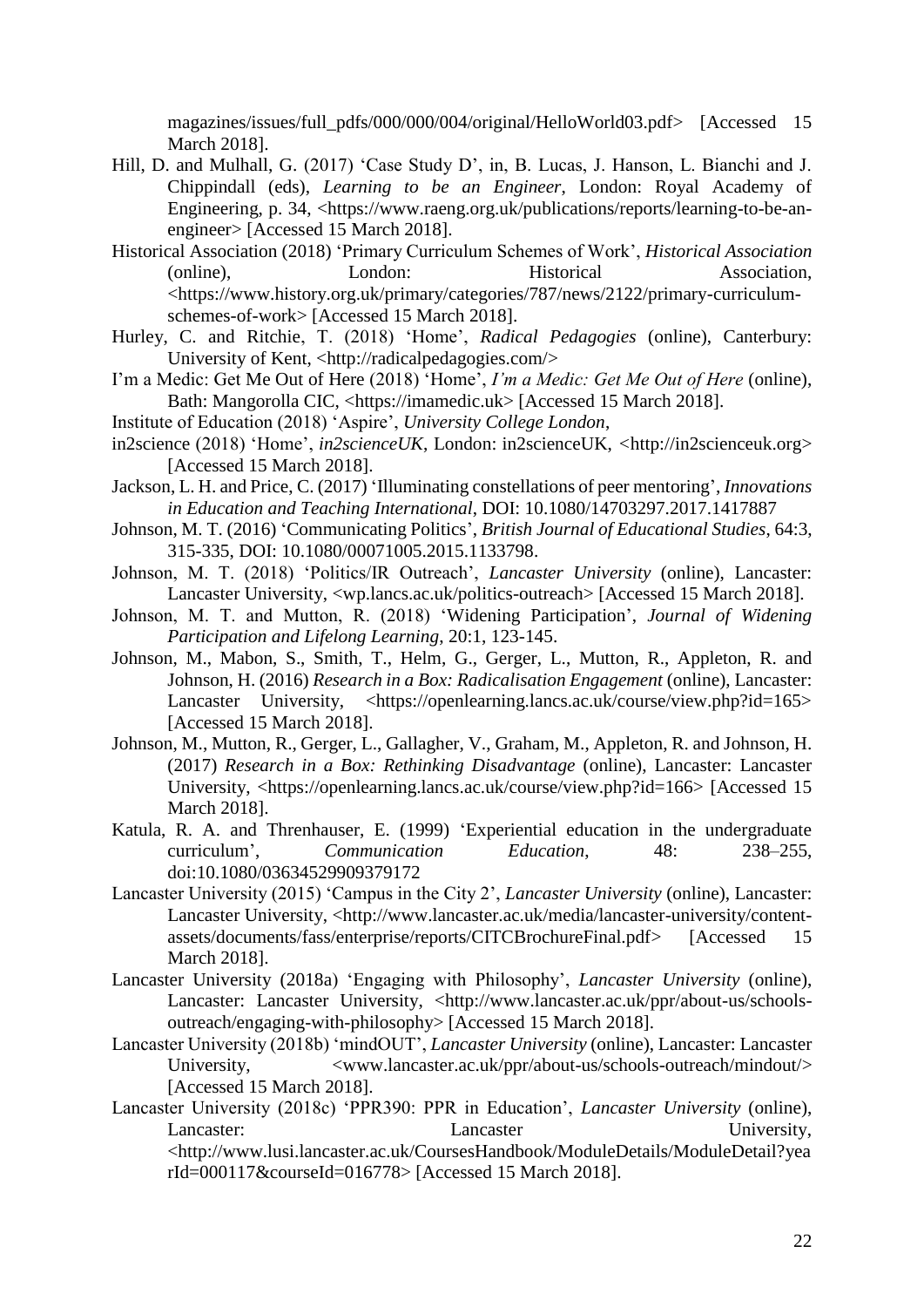- Lancaster University (2018d) 'PPR.389: Politics Employability and Engagement through Outreach', *Lancaster University* (online), Lancaster: Lancaster University, <http://www.lusi.lancaster.ac.uk/CoursesHandbook/ModuleDetails/ModuleDetail?yea rId=000118&courseId=018763> [Accessed 15 March 2018].
- Long, B. T. (2008) *What Is Known About the Impact of Financial Aid?*, New York: National Center for Postsecondary Research, <http://ccrc.tc.columbia.edu/publications/impactof-financial-aid.html> [Accessed 15 March 2018].
- Marsden, S. and Hill, D. (2017) 'Possible The Raspberry Pi A World of opportunities', *Creating the Coding Generation in Primary Schools*, Abingdon: Routledge, pp. 167- 175.
- McCaig, C. 2015) 'Marketisation and Widening Participation in English Higher Education', *Higher Education Review*, 48(1): 6-24.
- McNicoll, P. (1999) 'Issues in Teaching Participatory Action Research', *Journal of Social Work Education*, 35(1): 51-62.
- Moore, J., Sanders, J. and Higham, L. (2013) *Literature review of research into widening participation to higher education* (online), Aimhigher Research & Consultancy Network, <http://www.hefce.ac.uk/pubs/rereports/year/2013/wplitreview> [Accessed 15 March 2018].
- Morgan, J. (2016) 'Unlimited student recruitment "transforms" English universities', *Times Higher Education* (online), 17 February, <https://www.timeshighereducation.com/news/unlimited-student-recruitmenttransforms-english-universities#survey-answer> [Accessed 15 March 2018].
- Morton, S. and Fleming, J. (2012) *Assessing the impact of participatory research* (online), Edinburgh: Centre for Research on Families and Relationships <www.crfr.ac.uk/briefing-assessing-research-impact> [Accessed 15 March 2018].
- National Association for Academic Outreach (2018) *Higher Education Outreach: Guidance on Good Academic Practice*, Lancaster: Lancaster University < http://wp.lancs.ac.uk/he-outreach/> [Accessed 15 March 2018].
- NEON (National Educational Opportunities Network) (2018) 'Mentoring to Widen Access', *NEON*, <http://www.educationopportunities.co.uk/events/categories/mentoring-towiden-access/> [Accessed 15 March 2018].
- Neves, J. and Hillman, N. (2017) *Student Academic Experience Survey*, Heslington: HEA.
- Newcastle University (2018a) 'Modules: POL2096: Politics Work Placement', *Newcastle University* (online), Newcastle: Newcastle University, <http://www.ncl.ac.uk/undergraduate/modules/pol2096> [Accessed 15 March 2018].
- Newcastle University (2018b) 'PARTNERS Programme', *Newcastle University* (online), Newcastle: Newcastle University, < http://www.ncl.ac.uk/schools/partners> [Accessed 15 March 2018].
- Nicholls G, Wilkinson D, Bull C. (2018) *Providing primary care work experience*, London: Royal College of General Practitioners, <https://i.emlfiles4.com/cmpdoc/7/7/0/9/9/1/files/12697\_rcgp\_providing-primarycare-work-experience---march-2018-final.pdf> [Accessed 8 April 2018]
- Niskanen, W. A. (1968) 'Nonmarket Decision Making', *American Economic Review*, 58(2): 293-305.
- Niskanen, W. A. (1971) *Bureaucracy and Public Economics*, Chicago: Aldine Atherton.
- OFFA (2017) *Strategic Guidance*, Bristol: OFFA, <https://www.offa.org.uk/wpcontent/uploads/2017/02/Strategic-guidance-developing-your-2018-19-accessagreement-FINAL.pdf> [Accessed 15 March 2018].
- OFFA (2018a) 'Target Groups', *OFFA*, Bristol: OFFA, <https://www.offa.org.uk/universitiesand-colleges/guidance/target-groups> [Accessed 15 March 2018].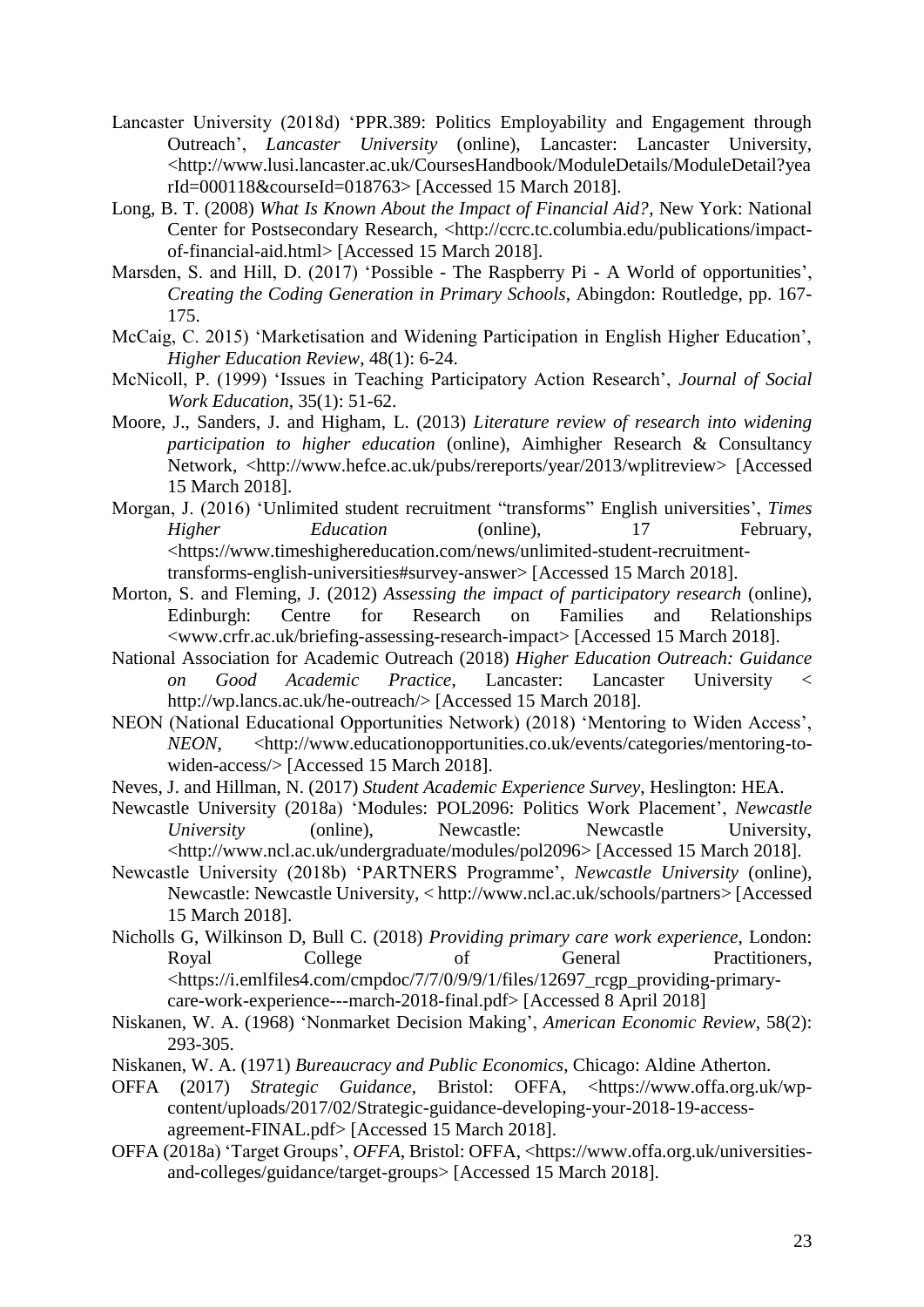- OFFA (2018b) 'Writing for publication for widening participation practitioners', *OFFA*, Bristol: OFFA, <https://www.offa.org.uk/egp/writing-publication-wideningparticipation-practitioners/> [Accessed 15 March 2018].
- Office for Students (2018) 'National Collaborative Outreach Programme', *Office for Students*  (online), <https://www.officeforstudents.org.uk/advice-and-guidance/promotingequal-opportunities/national-collaborative-outreach-programme-ncop> [Accessed 15 March 2018].
- OPAL (Open Air Laboratories) (2018) 'Connecting people, science and nature', *OPAL* (online), London: Imperial College London <www.opalexplorenature.org> [Accessed 15 March 2018].
- Ó Tuama, S., Fitzgerald, H., Sandmann, L, and Votruba, J. (2017). 'Community Engaged Universities Beneficial Exchanges', in, A. Knox, S.C.O. Conceição and L. Martin (eds), *Mapping the Field of Adult and Continuing Education, Volume 4: Inquiry and Influences*, e-book, Sterling, VA.: Stylus, chapter 66.
- Pain, R., Whitman, G. and Milledge, D. (2011) *Participatory Action Research Toolkit*, Durham: Durham University Press.
- Paul, P. and Motskin, M. (2016) 'Engaging the public with your research', *Trends in Immunology*, 37(4): 268-271.
- Pawson, R. (2013) *The Science of Evaluation*, London: Sage.
- Planning Aid Wales (2018) 'Home', *Planning Aid Wales* (online), Cardiff: Planning Aid Wales, <http://www.planningaidwales.org.uk> [Accessed 15 March 2018].
- Rainford (2017) 'Targeting of widening participation measures by elite institutions', *Perspectives: Policy and Practice in Higher Education*, 21(2-3): 45-50, DOI: 10.1080/13603108.2016.1148645
- Reed, M. S., Duncan, S., Manners, P., Pound, D., Armitage, L., Frewer, L., Thorley, C. and Frost, B. (2018) 'A common standard for the evaluation of public engagement with research', *Research for All*, 2(1): 143–162, DOI 10.18546/RFA.02.1.13.
- Rhys, M. (2018) 'Psychology Visits', *Cardiff Metropolitan University* (online), Cardiff: Cardiff Metropolitan University, <https://spark.adobe.com/page/JrZ4tmIPPqAc9> [Accessed 15 March 2018].
- Second Thoughts Philosophy (2018) 'Home', *Second Thoughts Philosophy* (online), Brampton: Second Thoughts Philosophical Enquiry Community Interest Company, <www.secondthoughtsphilosophy.com> [Accessed 15 March 2018].
- Social Mobility Commission (2017) *Social Mobility Index*, London: Social Mobility Commission, <https://www.gov.uk/government/publications/social-mobility-index-2017-data> [Accessed 8 April 2018]
- STEM Learning (2018) 'STEM Ambassadors Scheme', *STEM* (online), Heslington: STEM Learning, <https://www.stem.org.uk/stem-ambassadors> [Accessed 15 March 2018].
- Street Doctors (2018) 'Home', Street Doctors, <http://www.nesta.org.uk/sites/default/files/streetdoctors\_report\_from\_redquadrant\_fi nal\_0.pdf> [Accessed 8 April 2018]
- Sussex Learning Network (2018a) 'Welcome to the Sussex Learning Network', *Sussex Learning Network* (online), Brighton: Sussex Learning Network, <http://www.sussexlearningnetwork.org.uk> [Accessed 15 March 2018].
- Sussex Learning Network (2018b) 'Resources', *Sussex Learning Network* (online), Brighton: Sussex Learning Network, <http://www.sussexlearningnetwork.org.uk> [Accessed 15 March 2018].
- The Economist (2017) 'Class warfare', *The Economist* (online), 23 February, <https://www.economist.com/news/britain/21717402-universities-must-now-battleeach-other-attract-students-how-changing-them-growing> [Accessed 15 March 2018].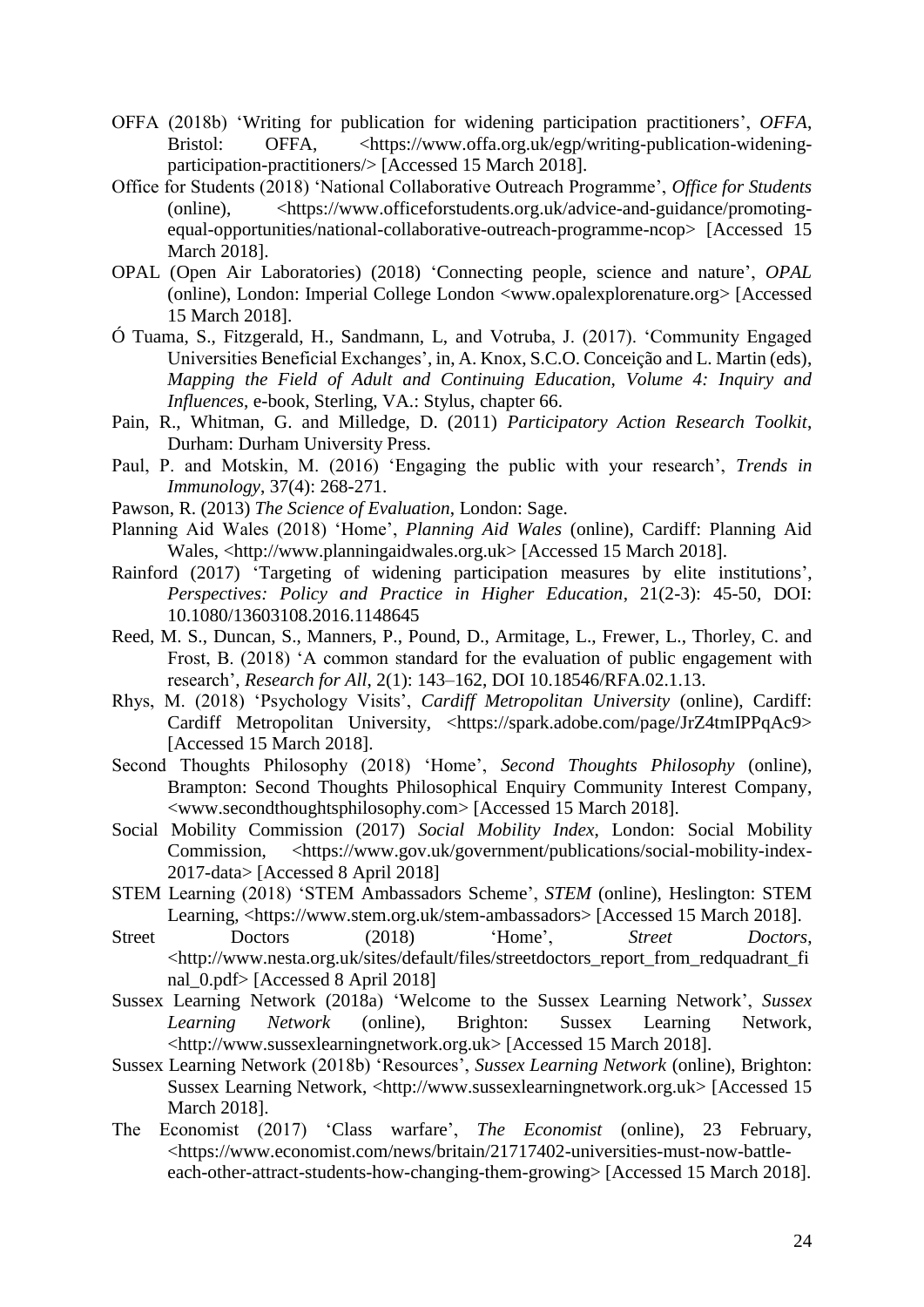- Trinity Laban of Conservatoire of Music and Dance (2018) 'BMus programme specification', *Trinity Laban of Conservatoire of Music and Dance* (online), London: Trinity Laban of Conservatoire of Music and Dance, <https://www.trinitylaban.ac.uk/study/music/bmus-hons> [Accessed 15 March 2018].
- UCU (2010) *Privatising Our Universities* (online), London: UCU, <https://www.ucu.org.uk/media/3791/Privatising-our-universities-Feb-

10/pdf/ucu\_privatisingouruniversities\_feb10.pdf> [Accessed 15 March 2018].

- University of Bath (2018a) 'On Track to Bath', *University of Bath* (online), Bath: University of Bath, <http://www.bath.ac.uk/guides/on-track-to-bath-for-post-16-students> [Accessed 15 March 2018].
- University of Bath (2018b) 'A-level curriculum Enrichment Days', *University of Bath* (online), Bath: University of Bath, <http://www.bath.ac.uk/campaigns/bring-your-year-12students-to-an-a-level-enrichment-day> [Accessed 15 March 2018].
- University of Brighton (2015) 'Indian Soldiers in the Great War', *University of Brighton*  (online), Brighton: University of Brighton, <https://www.brighton.ac.uk/aboutus/news-and-events/news/2015/11-17-indian-soldiers-in-the-great-war.aspx> [Accessed 15 March 2018].
- University of Brighton (2018) 'Compact Events', *University of Brighton* (online), Brighton: University of Brighton, <https://www.brighton.ac.uk/studying-here/applying-tobrighton/schools-teachers/compact-brighton/compact-events/index.aspx> [Accessed 15 March 2018].
- University of Chester (2018) 'CWRS Centre for Work Related Studies', *University of Chester* (online), Chester: University of Chester, <http://www.chester.ac.uk/cwrs> [Accessed 15 March 2018].
- University of East Anglia (2018) 'Preparing for Law', *University of East Anglia* (online), Norwich: University of East Anglia, <http://www.uea.ac.uk/study/info-for/youngpeople/post-16/university-tasters-enrichment/preparing-for-law> [Accessed 15 March 2018].
- University of Nottingham (2018) 'Nottingham Potential: Healthy Bodies', *University of Nottingham* (online), Nottingham: University of Nottingham, <https://www.nottingham.ac.uk/nottingham-potential/engagement-with-primaryschools/you-come-to-us/discovery-days/healthy-bodies.aspx> [Accessed 15 March 2018].
- Wass, V. (2016) *By choice – not by chance* (online), Leeds: Health Education England, <https://hee.nhs.uk/sites/default/files/documents/By%20choice%20- %20not%20by%20chance.pdf> [Accessed 15 March 2018].
- Watson, J. (2018a) *U.S. History Links* (online), Jon Watson, <http://us-historylinks.doomby.com/> [Accessed 15 March 2018].
- Watson, J. (2018b) *First Steps in WP*, Brighton: University of Brighton, <http://wp.lancs.ac.uk/he-outreach/files/2018/04/First-steps-in-WP-Watson.pdf/> [Accessed 15 March 2018].
- West, S. and Pateman, R. (2016) 'Recruiting and Retaining Participants in Citizen Science', *Citizen Science: Theory and Practice*, 1(2): 1-10, DOI: https://doi.org/10.5334/cstp.8.
- Whitchurch, C. (2006) 'Who do they think they are?', *Journal of Higher Education Policy and Management*, 28(2): 159-171.
- Williams, S. (2017a) '"Introduction to DNA" for primary pupils', *The Biochemist Blog* (online), 16 August, <https://thebiochemistblog.com/2017/08/16/scientific-outreachgrant-introduction-to-dna-fun-activity-for-all> [Accessed 15 March 2018].